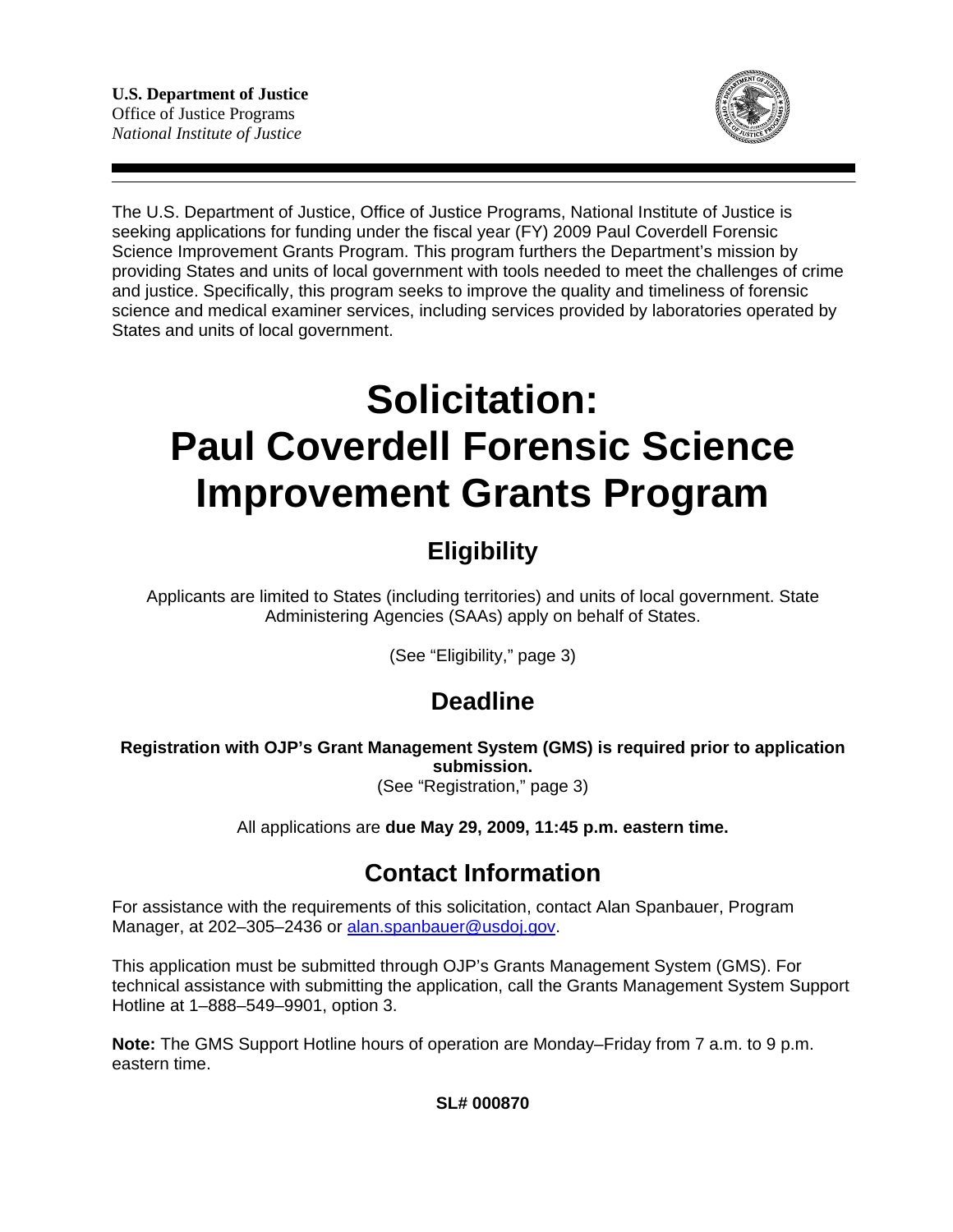# **CONTENTS**

- 1. Estimated Amount of Base Funds, by State—FY 2009<br>2. Templates for Coverdell Statutory Certifications<br>3. Template for "External Investigations" Attachment
- 
-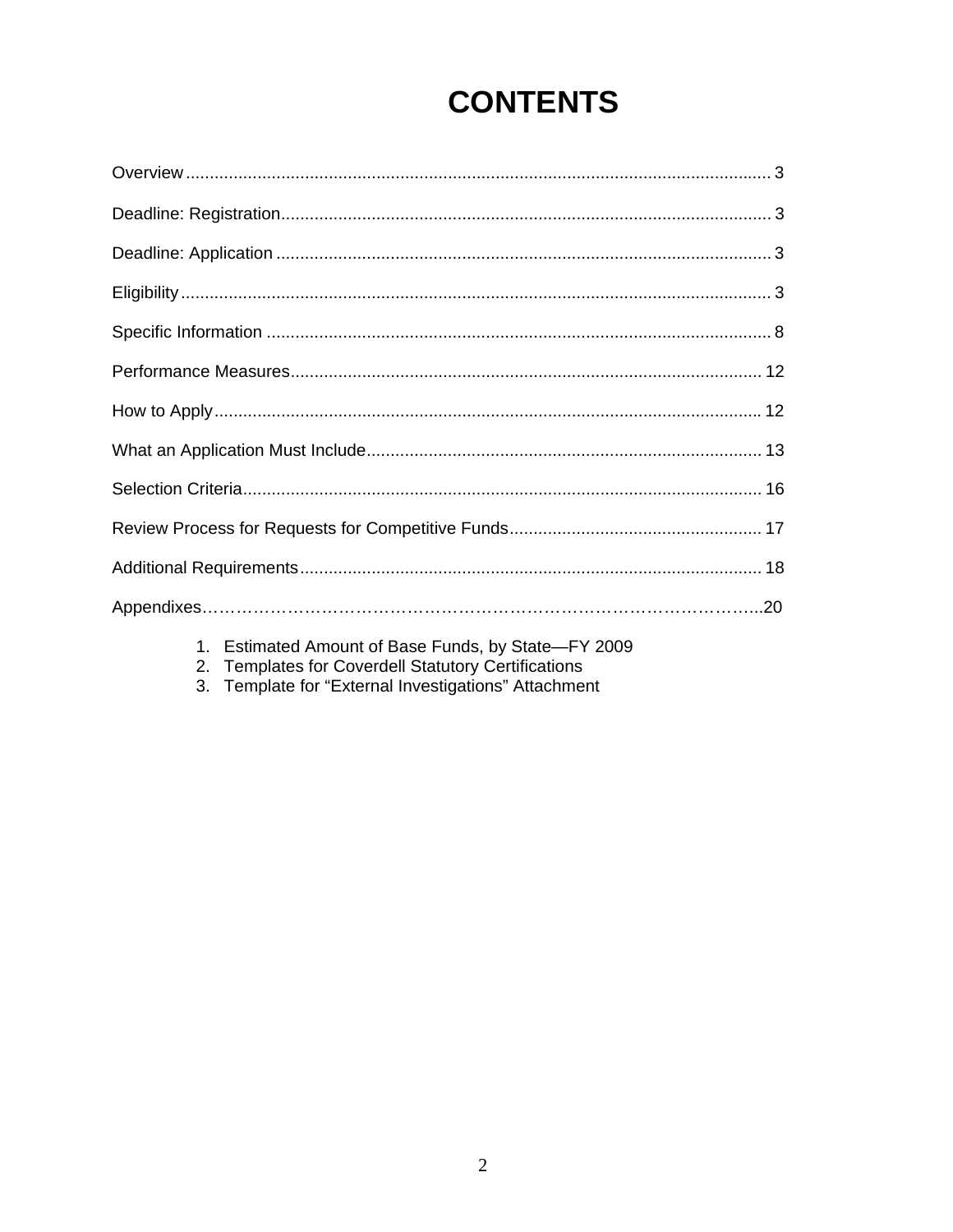# <span id="page-2-0"></span>**Paul Coverdell Forensic Science Improvement Grants Program CFDA No. 16.742**

### **Overview**

The Paul Coverdell Forensic Science Improvement Grants Program (the Coverdell program) awards grants to States and units of local government to help improve the quality and timeliness of forensic science and medical examiner services. Among other things, funds may be used to eliminate a backlog in the analysis of forensic evidence and to train and employ forensic laboratory personnel, as needed, to eliminate such a backlog. States may apply for both "base" (formula) and competitive funds. Units of local government may apply for competitive funds.

The Coverdell program is authorized by Title I of the Omnibus Safe Streets and Crime Control Act of 1968, Part BB, codified at 42 U.S.C. § 3797j-3797o (the Coverdell law).

## **Deadline: Registration**

Applicants must register with GMS prior to applying. **The deadline to register is May 29, 2009, 11:45 p.m. eastern time.** 

### **Deadline: Application**

The due date for applying for funding under this announcement is **May 29, 2009, 11:45 p.m. eastern time.** 

## **Eligibility**

States<sup>1</sup> and units of local government may apply for FY 2009 Coverdell funds. States may be eligible for both "base" (formula) and competitive funds. Units of local government within States may be eligible for competitive funds and may apply directly to NIJ. State applications for funding **MUST** be submitted by the Coverdell State Administering Agency (SAA) listed on the OJP website at http://www.ojp.usdoj.gov/saa/index.htm. (Other interested State agencies or departments must coordinate with their respective SAAs.) Each applicant must satisfy the specific application requirements outlined in this announcement, the general requirements for NIJ and OJP grants, and all other applicable legal requirements.

The Coverdell law (at 42 U.S.C. § 3797k) requires that, to request a grant, an applicant for the Coverdell funds must submit:

1. A *certification and description regarding a plan for forensic science laboratories.* Each applicant must submit a certification that the State or unit of local government has developed a plan for forensic science laboratories under a program intended to improve the quality and timeliness of forensic science or medical examiner services in the State, including such services provided by the laboratories operated by the State and those

<sup>&</sup>lt;sup>1</sup> For purposes of the Coverdell program, the term "State" means each of the 50 States, the District of Columbia, the Commonwealth of Puerto Rico, the Virgin Islands, American Samoa, Guam, and the Commonwealth of the Northern Mariana Islands. For certain purposes, American Samoa and the Northern Mariana Islands are treated as one State.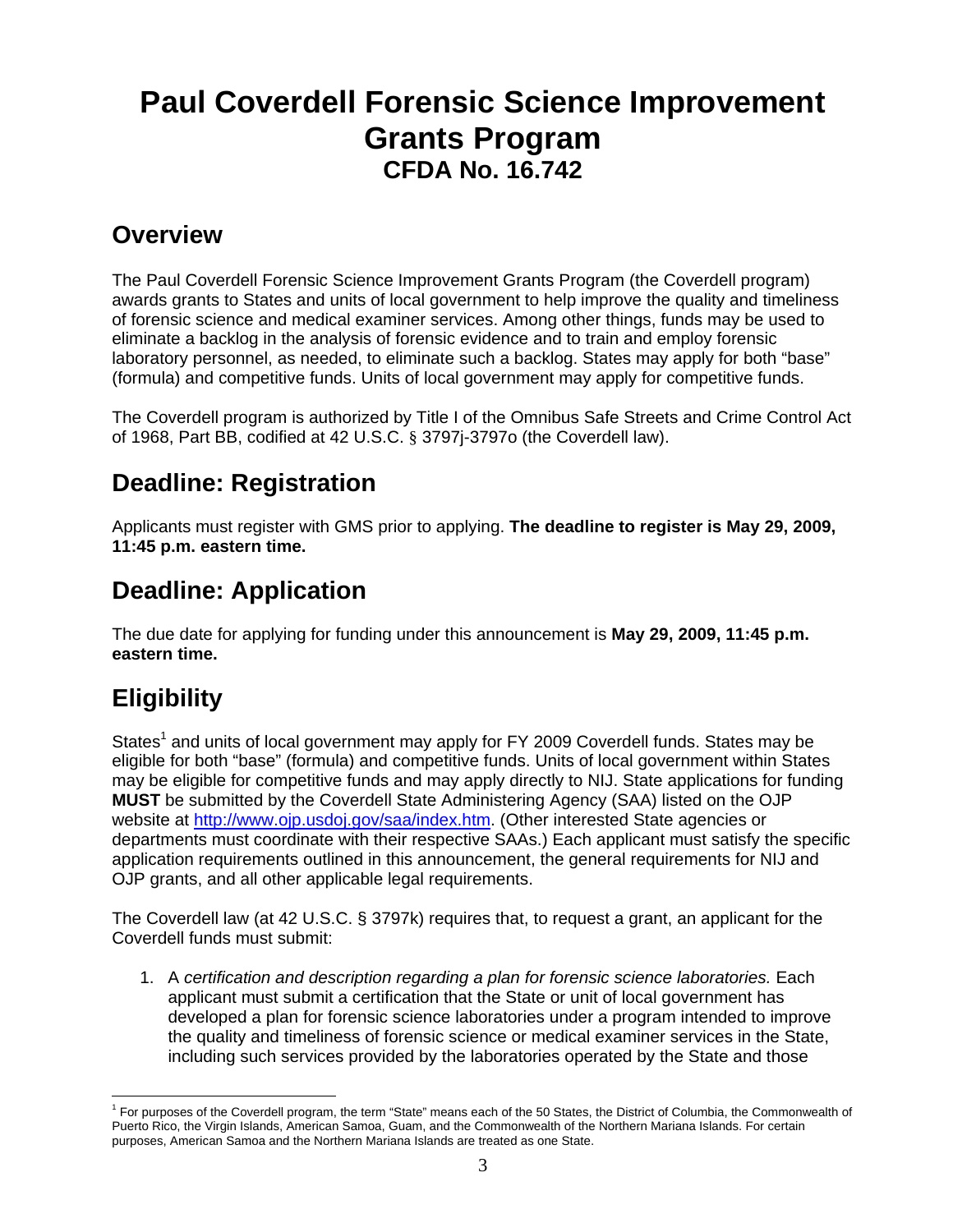operated by units of local government within the State. Applicants must also describe the manner in which the grant will be used to carry out that plan.

- 2. A *certification regarding use of generally accepted laboratory practices.* Each applicant must submit a certification that any forensic laboratory system, medical examiner's office, or coroner's office in the State, including any laboratory operated by a unit of local government within the State, that will receive any portion of the grant amount (whether directly or through subgrant) uses generally accepted laboratory practices and procedures established by accrediting organizations or appropriate certifying bodies.
- 3. A *certification and description regarding costs of new facilities.* Each applicant must submit a certification that the amount of the grant used for the costs of any new facility constructed as part of a program to improve the quality and timeliness of forensic science or medical examiner services will not exceed certain limitations set forth in the Coverdell law at 42 U.S.C. § 3797m(c). (See information on "permissible expenses" in the next section of this announcement.) Applicants must also describe specifically any new facility to be constructed as well as the estimated costs of the facility.
- 4. A *certification regarding external investigations into allegations of serious negligence or misconduct.* Each applicant must submit a certification that "a government entity exists and an appropriate process is in place to conduct independent external investigations into allegations of serious negligence or misconduct substantially affecting the integrity of the forensic results committed by employees or contractors of any forensic laboratory system, medical examiner's office, coroner's office, law enforcement storage facility, or medical facility in the State that will receive a portion of the grant amount."

Applicants are expected to review the requirements of each certification carefully before determining whether the certification may be properly made. Any certification that is submitted must be executed by an official who is both familiar with the requirements of the certification and authorized to make the certification on behalf of the applicant agency (that is, the agency applying directly to NIJ). **Certifications must be made by using the templates that appear in Appendix 2.** 

Certifications made on behalf of subrecipients of award funds—rather than certifications made on behalf of the agency applying directly to the National Institute of Justice (NIJ)—are **not** acceptable to satisfy the certification requirements.

In connection with the certification regarding external investigations described above, applicants **must** provide, prior to receiving award funds, the name(s) of the existing "government entity" (or government entities). This information is to be provided as an attachment to the program narrative section of the application. See "What An Application Must Include," below, and Appendix 3, which includes a template for the attachment.

Please note that funds will not be made available to applicant agencies that fail to provide the necessary information.

#### *Important Note on Referrals in Connection With Allegations of Serious Negligence or Serious Misconduct*

*The highest standards of integrity in the practice of forensic science are critical to the enhancement of the administration of justice. We assume that recipients (and subrecipients) of Coverdell funds will make use of the process referenced in their certification as to external investigations and will refer allegations of serious negligence or misconduct substantially affecting the integrity of forensic results to government entities with an appropriate process in place to*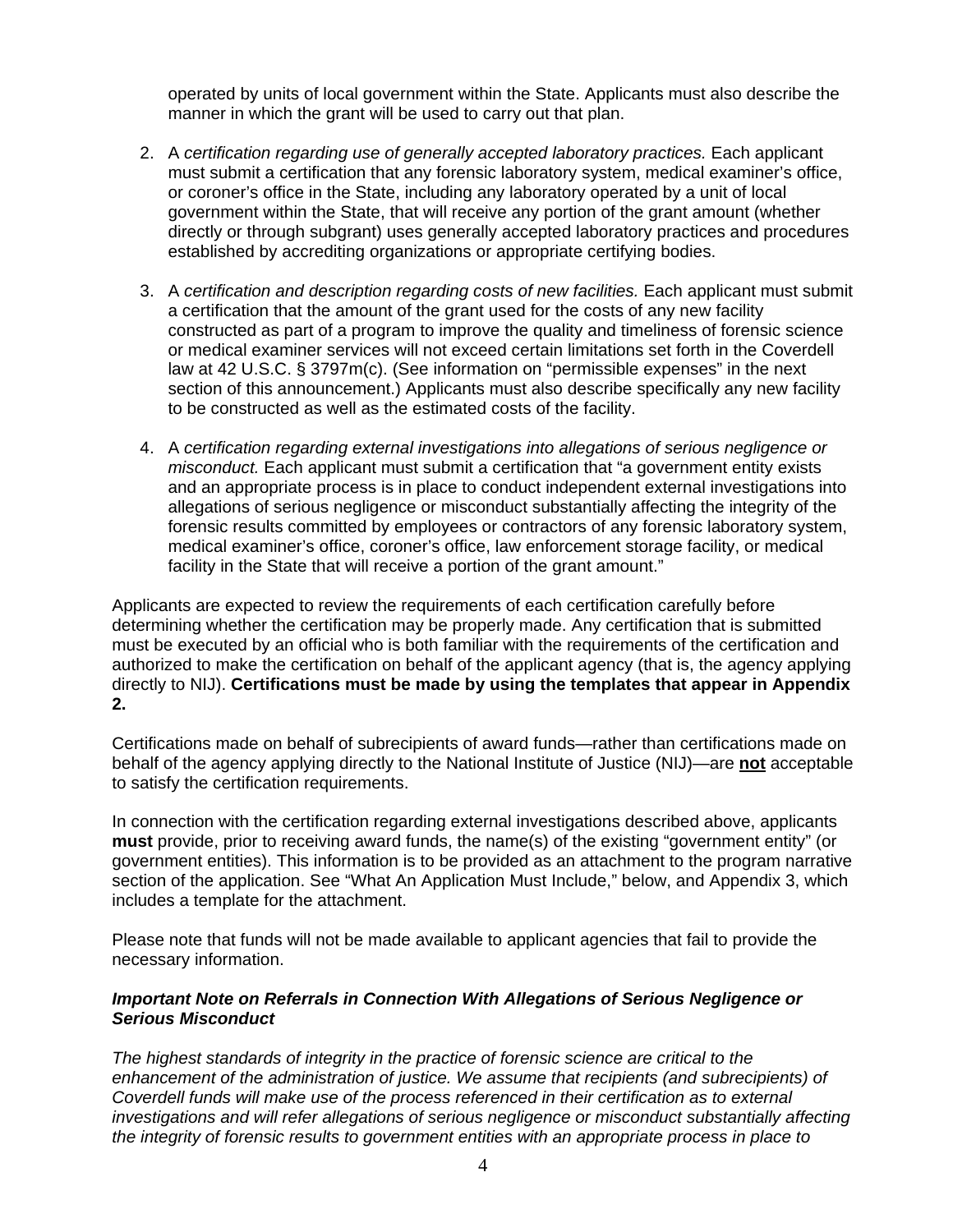*conduct independent external investigations, such as the government entities identified in the grant application.* 

*For each fiscal year of an award, recipients will be required to report to the National Institute of Justice on an annual basis---*

- 1) *the number and nature of any such allegations;*
- 2) *information on the referrals of such allegations (e.g., the government entity or entities to which referred, the date of referral);*
- 3) *the outcome of such referrals (if known as of the date of the report); and*
- 4) *if any such allegations were not referred, the reason(s) for the non-referral.*

*Payments to recipients (including payments under future awards) may be withheld if the required information is not submitted on a timely basis.* 

#### **Special Guidance on Certification Regarding External Investigations Into Allegations of Serious Negligence or Misconduct.**

The certification regarding external investigations has a number of requirements, each of which must be satisfied before the certification may be made. The official authorized to make the certification on behalf of the applicant agency must review each of the statutory elements and this guidance carefully before determining whether a certification may be properly made. After reviewing the information and guidance provided here, the official, on behalf of the applicant agency, must determine whether:

- A government entity exists
- With an appropriate process in place
- To conduct independent, external investigations
- Into allegations of serious negligence or misconduct
- Substantially affecting the integrity of the forensic results
- • Committed by employees or contractors
- Of any forensic laboratory system, medical examiner's office, coroner's office, law enforcement storage facility, or medical facility in the State that will receive a portion of the grant amount.

**Note:** In making this certification, the certifying official is certifying that these requirements are satisfied not only with respect to the applicant itself but also with respect to each entity that will receive a portion of the grant amount. Certifying officials are advised that: (1) a false statement in the certification or in the grant application that it supports may be subject to criminal prosecution, including under 18 U.S.C. § 1001, and (2) Office of Justice Programs grants, including certifications provided in connection with such grants, are subject to review by the Office of Justice Programs and/or by the Department of Justice's Office of the Inspector General.

The following guidance, provided by way of examples for applicants' review, is designed to illustrate elements of the external investigation certification that the official authorized to make the certification on behalf of the applicant agency must take into account in determining whether the certification may be properly made.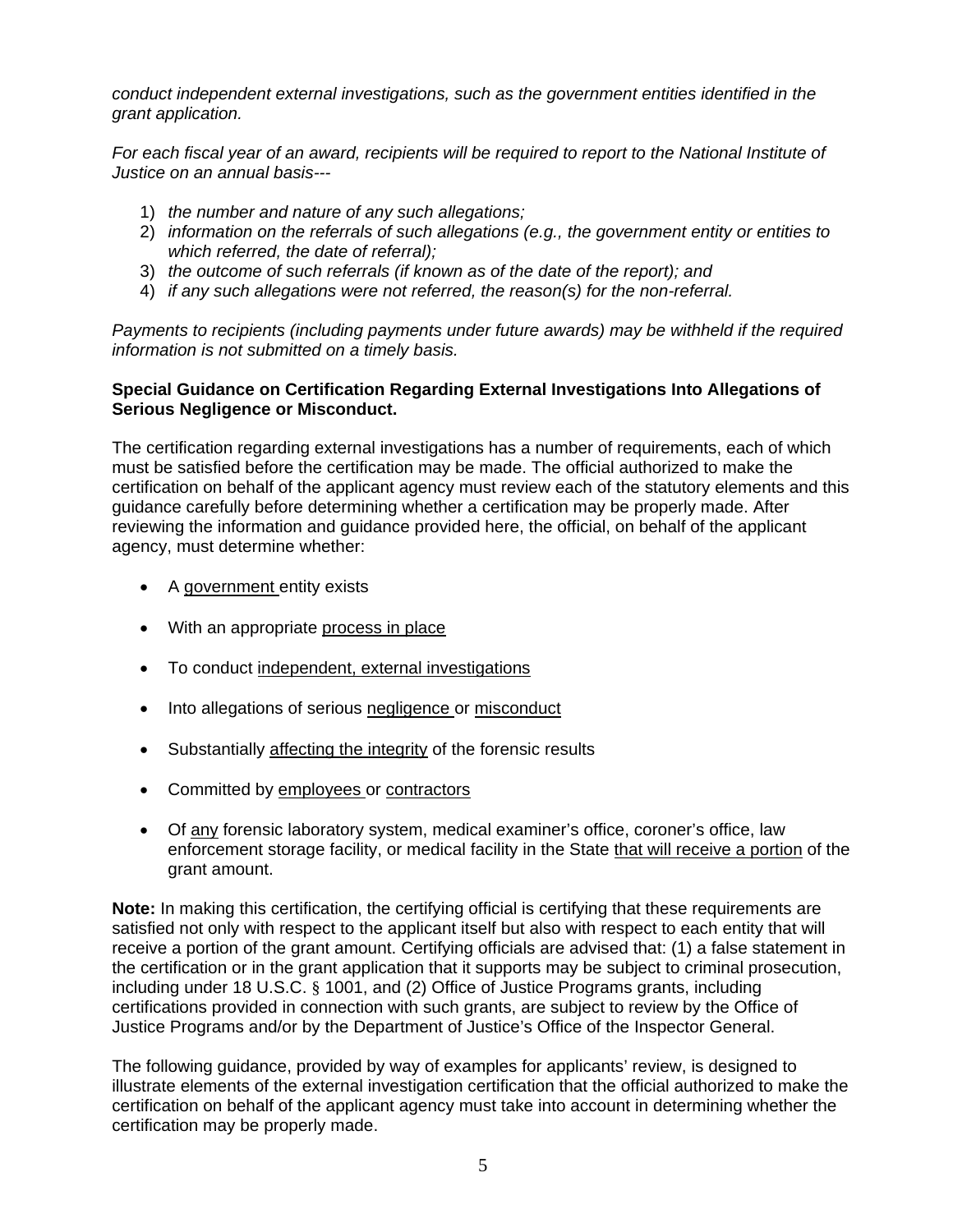Because it is not possible for NIJ to provide examples relating to every type of government entity with an appropriate process in place to conduct independent, external investigations into allegations of serious negligence or misconduct substantially affecting the integrity of the forensic results committed by employees or contractors, this guidance should not be viewed as all inclusive. In addition, this guidance is not intended to constitute legal advice from NIJ on the question of whether the required certification may properly be made on behalf of the applicant. Such a determination must be made by an appropriate official and based on the statutory requirements of the certification after review of this guidance.

#### **Illustrative Examples:**

1. The only government entity that will receive Coverdell award funds is a forensic laboratory that is a unit of a local law enforcement agency (e.g., a police department). The law enforcement agency has an Internal Affairs Division (IAD) that reports directly to the head of the law enforcement agency (the Police Chief) and the head of the unit of local government (the Mayor/City Commissioner). The IAD has the authority to conduct investigations into allegations of serious negligence or misconduct by laboratory employees **and** contractors.

*Guidance:* Execution of the certification might be appropriate under these facts. Nevertheless, the official authorized to make the certification on behalf of the applicant agency must be satisfied that the IAD at issue has the requisite authority to conduct independent investigations (for example, whether the IAD is completely free from influence or supervision by laboratory management officials) into allegations relating to employees or contractors of the laboratory.

2. A State intends to distribute Coverdell award funds to State and local forensic laboratories and medical examiners' offices. There is an Office of the Inspector General (OIG) in the State with authority to conduct investigations into allegations of serious negligence or misconduct by employees and contractors of forensic laboratories and medical examiners' offices, both at the State and local levels.

*Guidance:* Execution of the certification might be appropriate under these facts. Nevertheless, the certifying official must be satisfied that the State IG's authority in this regard is not circumscribed in such a way that the IG's ability to conduct independent investigations is limited (for example, through a reporting hierarchy that does not provide for the IG to report directly to the chief executive officer or another equally independent State official or office).

3. A city has applied for a Coverdell award and all funds will go to the city's forensic laboratory. There is a process in place whereby the city's District Attorney (DA) may appoint an independent investigator to conduct an investigation into allegations concerning the city's forensic laboratory. If the DA appoints an independent investigator, the investigator will have authority to investigate allegations of serious negligence or misconduct by both laboratory employees and contractors.

 *Guidance:* Execution of the certification might be appropriate under these facts. In this regard, however, the certifying official must be satisfied that the process at issue (appointment of an independent investigator by the city DA) includes procedures under which allegations involving the laboratory are submitted to or are made known to the DA, and that the DA's authority and responsibility to appoint an independent investigator to conduct investigations of such allegations is sufficiently delineated in city policies and/or regulations so that the "appropriate process" in place is clearly defined.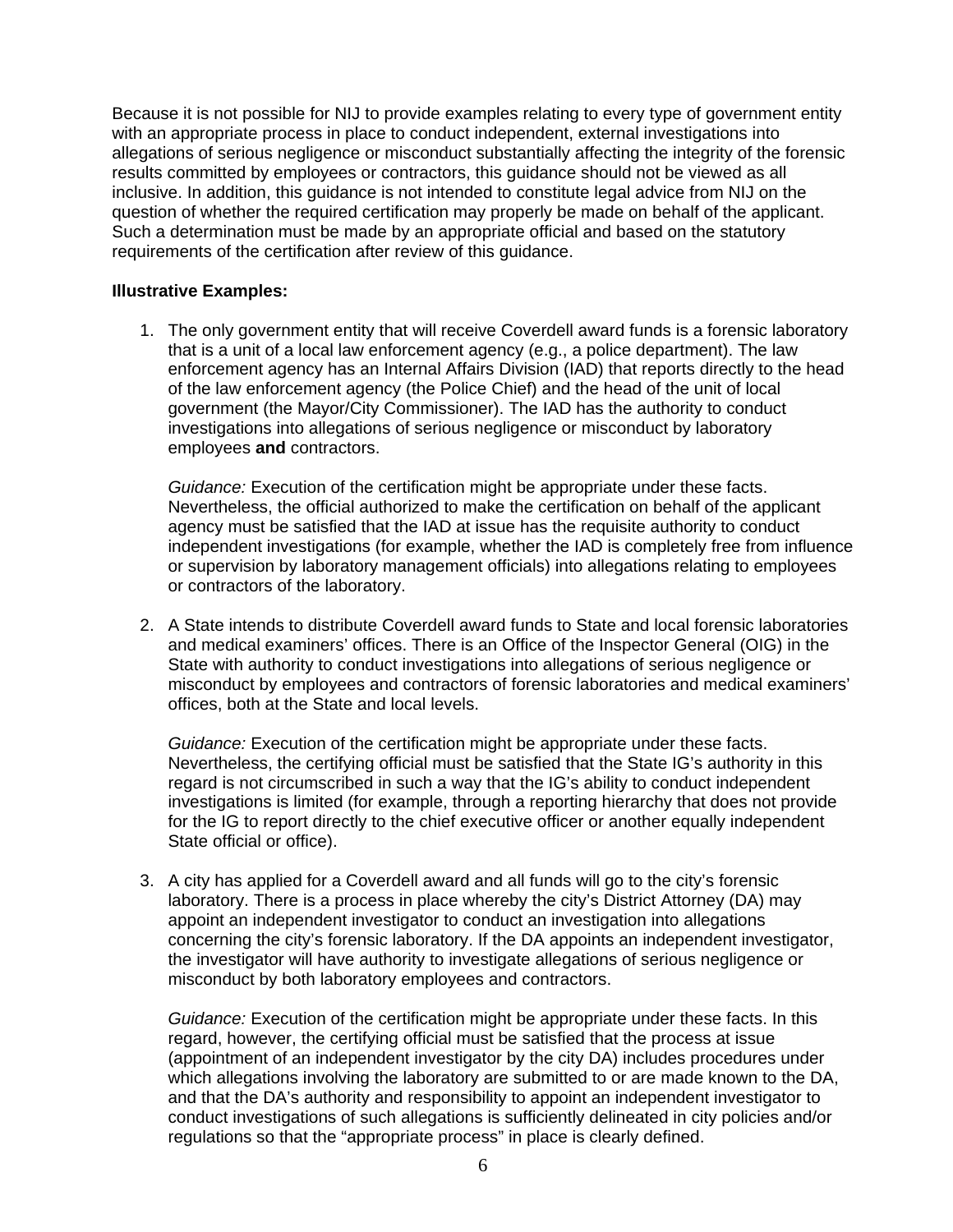4. An applicant agency determines that the forensics laboratory director (or some other individual in the chain of command at the laboratory) has sole responsibility to conduct investigations into allegations of serious negligence or misconduct committed by laboratory employees.

*Guidance:* Under these circumstances, execution of the certification would not be appropriate because there is no process in place to conduct independent, external investigations into allegations of serious negligence or misconduct committed by laboratory employees and contractors.

5. A State applicant intends to distribute Coverdell award funds to forensic laboratories at both the State and local level. An independent commission established by the Governor has authority to investigate allegations of serious negligence or misconduct by employees, including employees of units of local government within the State.

*Guidance:* Under these circumstances, the existence of this commission is not itself a sufficient basis for execution of the certification. In this regard, the commission does not have authority to investigate allegations of serious negligence or misconduct by contractors of State and local government forensic laboratories that receive Coverdell funds. (If, however, some other government entity, distinct from the commission, has a process in place to conduct independent external investigations of allegations of serious negligence or misconduct by such contractors, execution of the certification might be appropriate depending on all the facts.)

6. A local forensic laboratory, which is intended to receive a portion of the funds from a Coverdell award to a State, notifies the State applicant that a quality assurance official is responsible for investigating allegations of serious negligence or misconduct by employees and contractors of the local forensic laboratory. The quality assurance official reports to the director of the forensic laboratory.

*Guidance:* Under these circumstances, execution of the certification would not be appropriate because the quality assurance official reports to the director of the forensic laboratory and, therefore, there is no process in place to conduct independent, external investigations of allegations against the forensics laboratory as required to make the certification.

7. An applicant agency (a forensics laboratory) intends to employ a contractor or a nongovernmental organization to conduct investigations into allegations of serious negligence or misconduct committed by laboratory employees.

*Guidance:* Under these circumstances, execution of the certification would not be appropriate, as there is neither a government entity nor an appropriate process in place to conduct independent, external investigations of allegations against the laboratory, whether alleged to be committed by laboratory employees and/or contractors, because the contractor or nongovernmental entity is employed by and responsible to the forensics laboratory.

8. An applicant agency is accredited by an independent accrediting or certifying organization such as CALEA, ASCLD-LAB, NAME, FQS-I, etc.

*Guidance:* In this situation, execution of the certification would not be appropriate. The fact of accreditation or certification by an outside entity on its own does not demonstrate that the agency has a process in place to investigate allegations of serious negligence or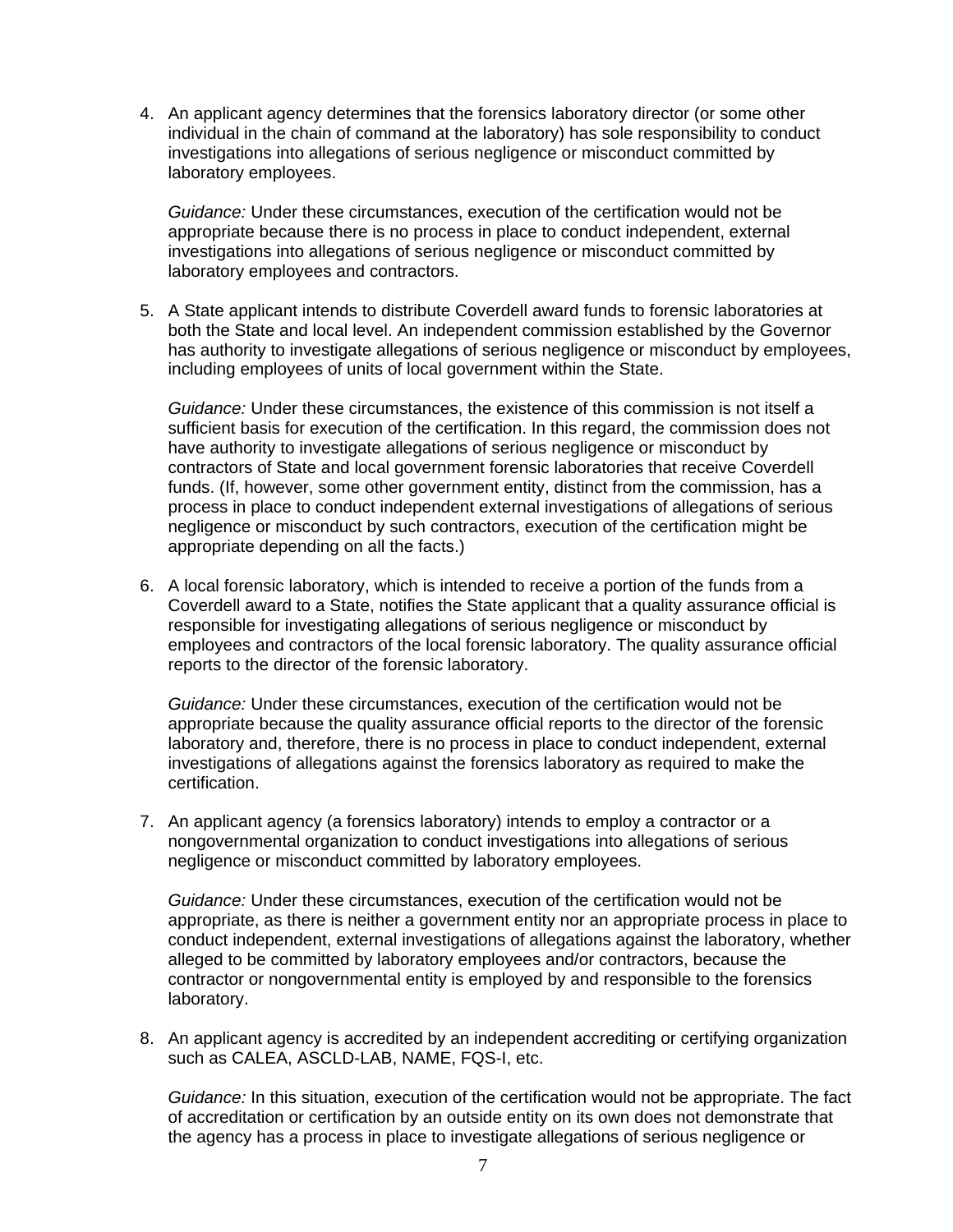misconduct committed by employees or contractors. There is insufficient information to properly make the required certification in this situation.

### <span id="page-7-0"></span>**Specific Information—Paul Coverdell Forensic Science Improvement Grants Program**

Coverdell grants may be used to improve the quality and timeliness of forensic science and medical examiner services, including services provided by laboratories operated by States and/or units of local government. Among other things, funds may be used to eliminate backlogs in the analysis of general forensic evidence or to train and employ forensic laboratory personnel to eliminate such backlogs.

#### **A. Available funding**

Because certain program-related deductions may be taken, between \$22,500,000 and \$25,000,000 is anticipated to be available for Coverdell awards in FY 2009. The figures and calculations reflected in this solicitation (for example, the estimated minimum award to States and the estimated amount of "base" funds, by State) are based on an estimated total amount available of \$22,500,000, although, as indicated, the amount could be as much as \$25,000,000.

#### 1. **"Base" funds for States**

Approximately 75 percent of the funds available for Coverdell grants will be allocated among eligible States based on population ("State base funds"). The approximate amount for each eligible State is listed in Appendix 1: "Estimated Amount of Base Funds, by State."<sup>2</sup>

#### 2. **Competitive funds for States and units of local government**

Twenty-five percent of the available funds will be allocated among States and units of local government through a competitive process. The average annual number of part 1 violent crimes reported by each State to the Federal Bureau of Investigation for calendar years 2005, 2006 and 2007, existing resources, and current needs of the potential grant recipient will be considerations in award decisions. For FY 2009, the maximum amount a State or unit of local government may receive in competitive funds is **\$125,000**.

Units of local government that provide forensic science or medical examiner services (whether through a forensic science laboratory, medical examiner's office, or coroner's office) may apply directly to NIJ for competitive funds. A State may apply through its SAA for competitive funds for forensic sciences improvements **above and beyond** those it can accomplish with its estimated amount of base funds.

#### 3. **Minimum awards to States**

The Coverdell law sets a floor for the total amount an eligible applicant State will receive as its Coverdell grant. For FY 2009, the minimum Coverdell grant to an eligible State is estimated to be not less than  $$135,000^3$ . If the amount a State would otherwise receive as its total Coverdell grant (including both base funds and any competitive funds) is less than the minimum grant amount set by the Coverdell law, NIJ will increase that State's total grant to the minimum grant amount.

 $2$  Under the provisions of the Coverdell law, several factors (including the number of eligible State applicants) affect "base" amounts. 3

Minimum awards for America Samoa and the Commonwealth of the Northern Mariana Islands are lower.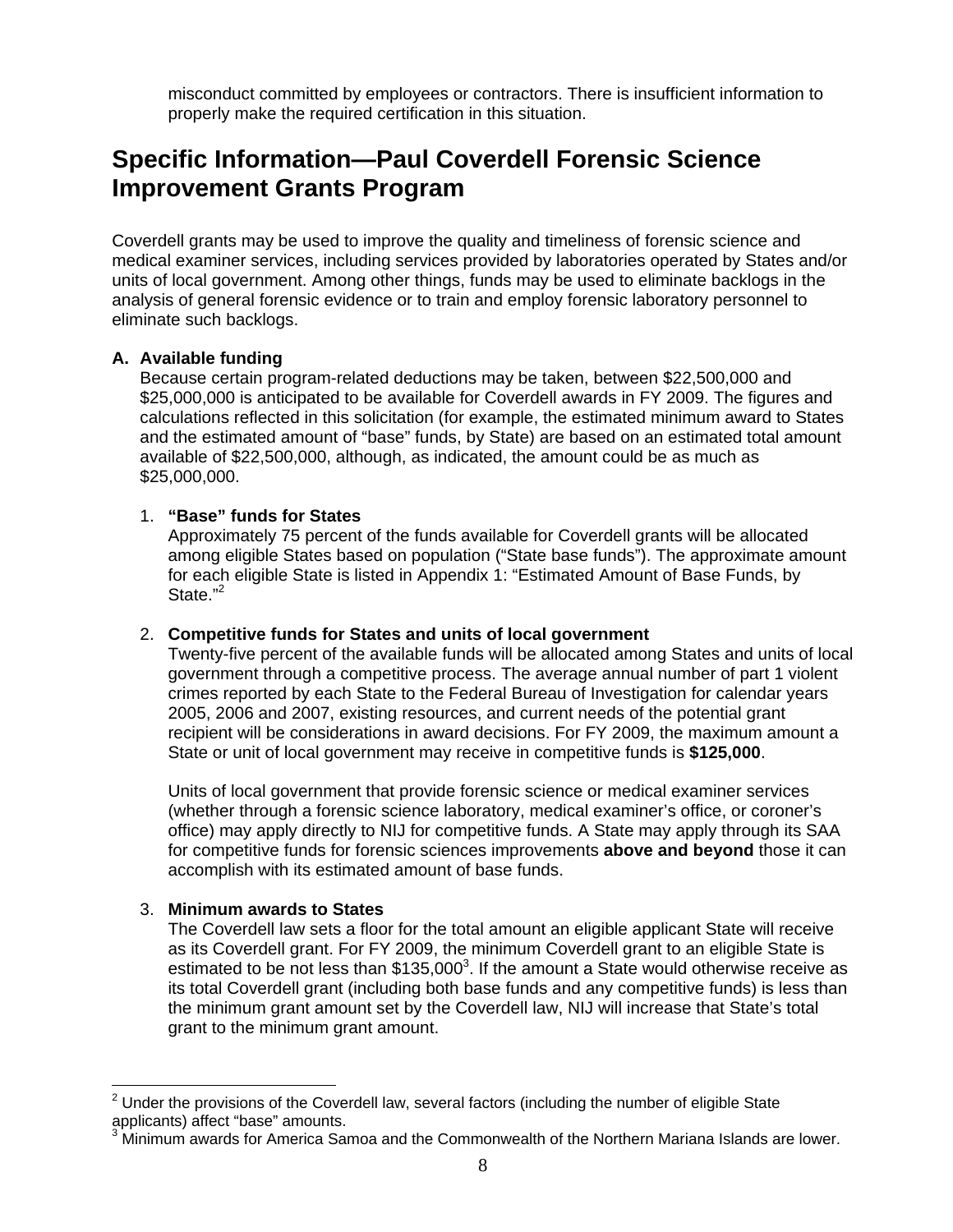**All awards are subject to the availability of appropriated funds and any modifications or additional requirements that may be imposed by law.** 

#### **B. Grant Period**

Coverdell grants generally are limited to a 12-month period. Applicants are asked to establish a project period of October 1, 2009, to September 30, 2010. Applicants should be aware that the total period of an award, including one that receives project period extensions, ordinarily will not exceed 3 years.

#### **C. Grant purposes**

A State or unit of local government that receives a Coverdell grant must use the grant for one or more of these three purposes:

- 1. To carry out all or a substantial part of a program intended to improve the quality and timeliness of forensic science or medical examiner services in the State, including those services provided by laboratories operated by the State and those operated by units of local government within the State.
- 2. To eliminate a backlog in the analysis of forensic science evidence, $4$  including, among other things, a backlog with respect to firearms examination, latent prints, toxicology, controlled substances, forensic pathology, questioned documents, and trace evidence.
- 3. To train, assist, and employ forensic laboratory personnel as needed to eliminate such a backlog.

#### **D. Expected results and outcomes**

The result of Coverdell grants to applicant States should be a demonstrated improvement over current operations in the quality and/or timeliness of forensic science or medical examiner services provided in the State, including services provided by laboratories operated by the State and services provided by laboratories operated by units of local government within the State. Reduction of forensic analysis backlogs is considered an improvement in timeliness of services. The result of Coverdell grants directly to units of local government should be a demonstrated improvement over current operations in the quality and/or timeliness of forensic science or medical examiner services provided by the local jurisdiction.

The output measures for Coverdell awards are:

- 1. Change in the number of days between submission of a sample to a forensic science laboratory and delivery of test results to a requesting office or agency.
- 2. The number of backlogged forensic cases analyzed with Coverdell funds, if applicable to the grant.
- 3. The number of forensic science or medical examiner personnel who completed appropriate training or educational opportunities with Coverdell funds, if applicable to the grant. (See item 6 under "Permissible expenses," below.)

#### **E. Permissible expenses**

The types of expenses listed below generally may be paid with Coverdell funds.

**Note:** The following list details the types of expenses allowed under the Coverdell program. These expenses should **NOT** be used as budget categories—instead they are to be

 $4$  A backlog in the analysis of forensic science evidence exists if forensic evidence has been stored in a laboratory, medical examiner's office, coroner's office, law enforcement storage facility, or medical facility and has not been subjected to all appropriate forensic testing because of lack of resources or personnel.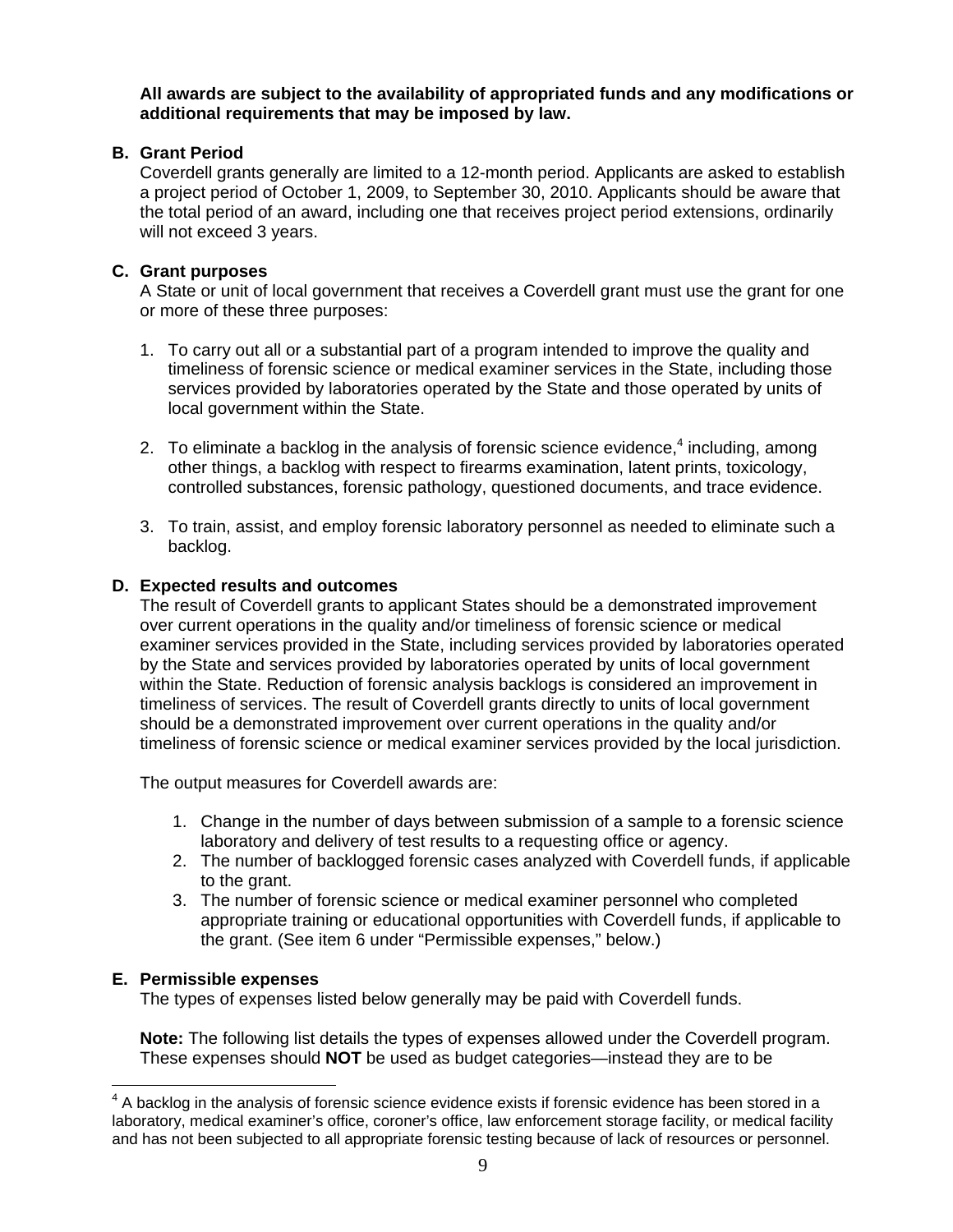incorporated into the appropriate standard OJP budget categories. For more information on OJP's standard budget format, please see the section titled "What an Application Must Include."

- 1. **Personnel.** Funds may be used for forensic science or medical examiner personnel, overtime, fellowships, visiting scientists, interns, consultants, or contracted staff.
- 2. **Computerization.** Funds may be used to upgrade, replace, lease, or purchase computer hardware and software for forensic analyses and data management.
- 3. **Laboratory equipment.** Funds may be used to upgrade, lease, or purchase forensic laboratory or medical examiner equipment and instrumentation.
- 4. **Supplies.** Funds may be used to acquire forensic laboratory or medical examiner supplies.

**Note:** To help ensure compliance with the National Environmental Policy Act (NEPA) and Department of Justice regulations, Coverdell awardees who intend to use funds for activities involving the use or purchase of chemicals will be required to submit additional information. Please see the "Additional Requirements" section of this announcement.

Applicants should note that award recipients whose proposals involve the use or purchase of chemicals may encounter delays in the release of their award funds pending satisfactory completion of the NEPA review process.

- 5. **Accreditation.** Funds may be used to prepare for laboratory accreditation by the American Society of Crime Laboratory Directors/Laboratory Accreditation Board (ASCLD-LAB), the National Association of Medical Examiners (NAME), or other appropriate accrediting bodies. Funds also may be used for application and maintenance fees charged by appropriate accrediting bodies.
- 6. **Education, training, and certification.** Funds may be used for appropriate internal and external training of staff that are directly and substantially involved in providing forensic science or medical examiner services. In appropriate cases, funds also may be used for fees charged by appropriate certifying bodies for certification of staff in specific forensic discipline areas. All education, training, and certification activities must be designed to improve the quality and/or timeliness of forensic science or medical examiner services. The grant application should demonstrate that the proposed training or certification is directly related to the job position and duties of the individual(s) receiving the training or seeking certification.
- 7. **Facilities.** Funds may be used for program expenses relating to facilities, provided the expenses are directly attributable to improving the quality and/or timeliness of forensic science or medical examiner services. Funds also may be used for renovation and/or construction undertaken as part of the applicant's program to improve the quality and/or timeliness of forensic science or medical examiner services.

**Limitations on use of funds for costs of new facility.** The Coverdell law limits the amount of funds that can be used for the costs of a new facility or facilities. *See* 42 U.S.C. § 3797m(c). Maximum amounts are determined by the total amount of the Coverdell grant (including both base and competitive funds) and the total amount of funds available for Coverdell grants nationwide. The maximum amounts that may be used for costs of new facilities are as follows. (Estimates and calculations are based on the assumption that the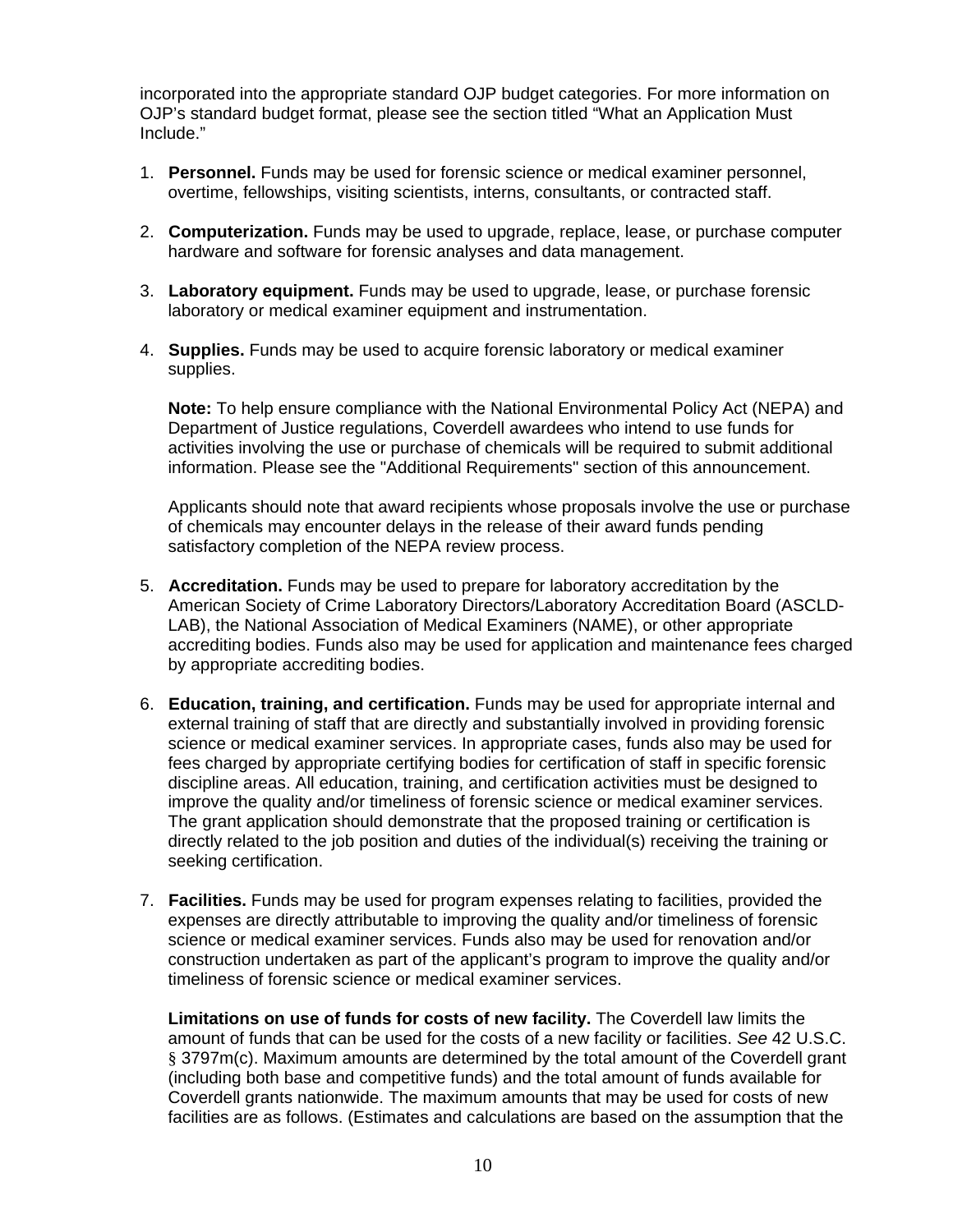total available funds for Coverdell awards in FY 2009 are \$22,500,000. See "Available funding" at page 8.)

- a. Grants that do not exceed 0.6 percent of the total available funds (estimated at \$135,000) for FY 2009: If the total Coverdell grant to an applicant State or unit of local government is less than or equal to 0.6 percent of the total available funds (estimated here at \$135,000), no more than 80 percent of the total grant may be used for the costs of any new facility.
- b. Grants that exceed 0.6 percent of the total available funds: If an applicant State receives a total grant that exceeds 0.6 percent of the total available funds (estimated here at \$135,000), the amount of the grant that can be used for the costs of any new facility cannot exceed the sum of 80 percent of 0.6 percent of the total available funds (such 80 percent estimated here at \$108,000) plus 40 percent of the amount of the grant in excess of 0.6 percent of the total available funds.

For example, assuming that the total available funds for Coverdell awards for FY 2009 are \$22,500,000, if a State receives a total Coverdell grant of \$150,000, no more than \$114,000 may be used for the costs of any new facility.

A sample calculation for a \$150,000 grant would be as follows:

Eighty percent of 0.6 percent of the total available funds:  $$135,000 \times 0.80 = $108,000$ Amount in excess of \$135,000: \$150,000 - \$135,000 = \$15,000 40% of amount in excess of \$135,000: \$15,000 x .40 = \$6,000 Sum of  $$108,000 + $6,000 = $114,000$ .

**Note:** To help ensure compliance with NEPA and Department of Justice regulations, Coverdell awardees who intend to use funds for activities involving the renovation or construction of facilities will be required to submit additional information (see "Additional Requirements").

Applicants should note that award recipients whose proposals involve construction or renovation may encounter delays in the release of their award funds pending satisfactory completion of the NEPA review process.

8. **Administrative expenses.** Not more than 10 percent of the total amount of a Coverdell grant may be used for direct or indirect administrative expenses.

#### **F. Expenses that are not permitted**

- 1. Expenses other than those listed above (including expenses for general law enforcement functions or non-forensic investigatory functions).
- 2. Costs for any new facility that exceed the limits described above.
- 3. Administrative expenses (direct or indirect) that exceed 10 percent of the total grant amount.
- **G. Match requirement.** There is no State or local match required under the Coverdell program.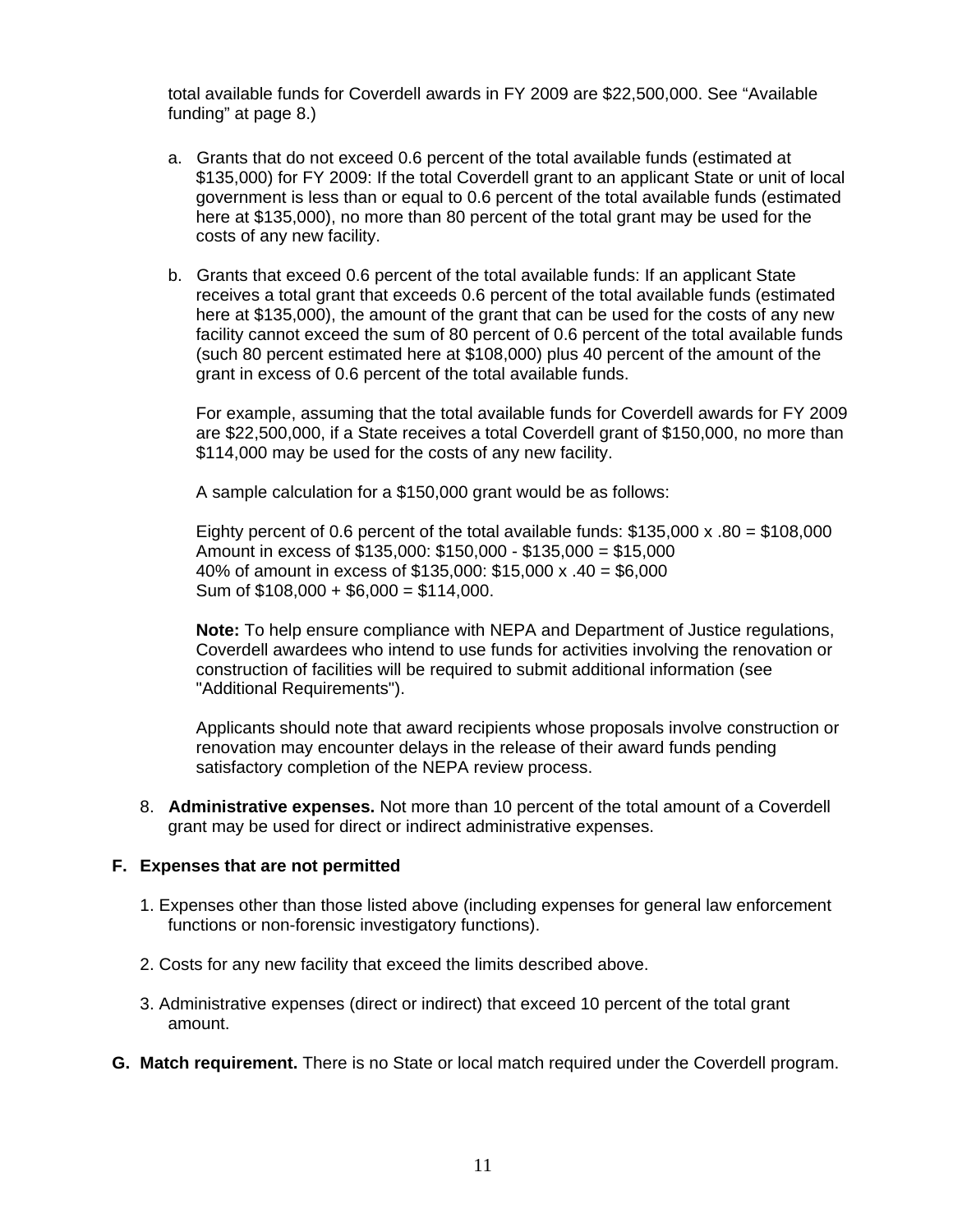## **Performance Measures**

To assist in fulfilling the Department's responsibilities under the Government Performance and Results Act (GPRA), P.L. 103–62, applicants who receive funding under this solicitation must provide data that measure the results of their work. Additionally, applicants must discuss their data collection methods in the application. Performance measures for this solicitation are as follows:

| <b>Objective</b>                                                                                                                                 | <b>Performance Measures</b>                                                                                                                                                  | <b>Data Grantee Provides</b>                                                                                                                                    |
|--------------------------------------------------------------------------------------------------------------------------------------------------|------------------------------------------------------------------------------------------------------------------------------------------------------------------------------|-----------------------------------------------------------------------------------------------------------------------------------------------------------------|
| To improve the quality<br>and timeliness of forensic<br>services and to reduce<br>the number of<br>backlogged cases in<br>forensic laboratories. | <b>Outcome Measure</b><br>1. Percent reduction in the<br>average number of days<br>from the submission of a<br>sample to a forensic science<br>laboratory to the delivery of | Average number of days to process<br>a sample at the beginning of the<br>grant period.<br>Average number of days to process<br>a sample at the end of the grant |
|                                                                                                                                                  | test results to a requesting<br>office or agency.                                                                                                                            | period.                                                                                                                                                         |
|                                                                                                                                                  | 2. Percent reduction in the<br>number of backlogged                                                                                                                          | Number of backlogged cases at the<br>beginning of the grant period.                                                                                             |
|                                                                                                                                                  | forensic cases.                                                                                                                                                              | Number of backlogged cases at the<br>end of the grant period.                                                                                                   |
|                                                                                                                                                  | <b>Output Measure</b><br>The number of forensic science                                                                                                                      |                                                                                                                                                                 |
|                                                                                                                                                  | or medical examiner personnel<br>who completed appropriate                                                                                                                   | Number of forensic science<br>personnel attending training.                                                                                                     |
|                                                                                                                                                  | training or educational<br>opportunities with Coverdell<br>funds (if applicable to the<br>grant).                                                                            | Number of medical examiner<br>personnel attending training<br>programs.                                                                                         |

### **How to Apply**

**Grants Management System Instructions**. Applications must be submitted through OJP's online Grants Management System (GMS). To access the system, go to https://grants.ojp.usdoj.gov. Applicants should begin the process a few weeks prior to the GMS registration deadline, especially if this is the first time they have used the system. Each application requires a separate GMS registration. For a step-by-step guide, visit http://www.ojp.gov/gmscbt/ and refer to the section entitled "External Overview: Locating & Applying for Funding Opportunities." For additional assistance, call the GMS Help Desk at 1–888–549–9901 from 7 a.m. to 9 p.m. eastern time.

**Note: OJP will not review any application whose attachments are in Microsoft Vista or Microsoft 2007 format.** Applications submitted via GMS must be in the following formats: Microsoft Word (\*.doc), Word Perfect (\*.wpd), PDF files (\*.pdf), or Text Documents (\*.txt), and may include Microsoft Excel (\*.xls) files. GMS is not yet compatible with Vista and cannot yet process Microsoft Word 2007 documents saved in the new default format with the extension ".docx." Please ensure that any Word documents you are submitting are saved using "Word 97– 2003 Document (\*.doc)" format. Additionally, GMS does not accept executable file types as application attachments. These disallowed file types include, but are not limited to, the following extensions: ".com," ".bat," ".exe," ".vbs," ".cfg," ".dat," ".db," ".dbf," ".dll," ".ini," ".log," ".ora," ".sys," and ".zip."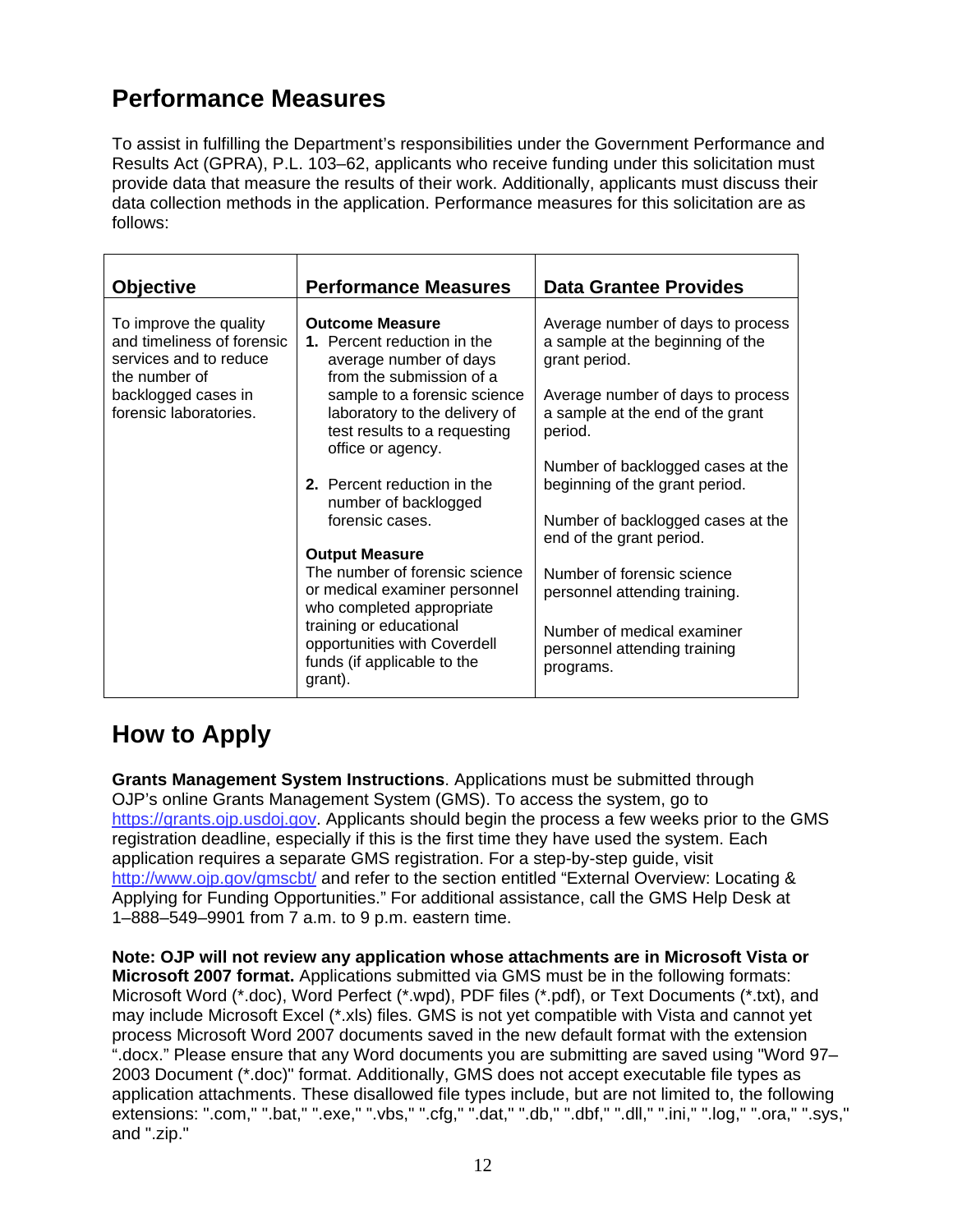<span id="page-12-0"></span>**CFDA Number:** The Catalog of Federal Domestic Assistance (CFDA) number for this solicitation is **16.742**, titled "Paul Coverdell Forensic Science Improvement Grants Program."

**A DUNS number is required:** The Office of Management and Budget requires that all businesses and nonprofit applicants for Federal funds include a DUNS (Data Universal Numeric System) number in their application for a new award or renewal of an award. Applications without a DUNS number are incomplete. A DUNS number is a unique nine-digit sequence recognized as the universal standard for identifying and keeping track of entities receiving Federal funds. The identifier is used for tracking purposes and to validate address and point-of-contact information for Federal assistance applicants, recipients, and subrecipients. The DUNS number will be used throughout the grant life cycle. Obtaining a DUNS number is a free, simple, one-time activity. Obtain a DUNS number by calling 1–866–705–5711 or by applying online at http://www.dnb.com/us. Individuals are exempt from this requirement.

**Central Contractor Registration (CCR) is required:** In addition to the DUNS number requirement, OJP requires that all applicants (other than individuals) for Federal financial assistance maintain current registrations in the Central Contractor Registration (CCR) database. The CCR database is the repository for standard information about Federal financial assistance applicants, recipients, and subrecipients. Organizations that have previously submitted applications via Grants.gov are already registered with CCR, as it is a requirement for Grants.gov registration. Please note, however, that applicants must update or renew their CCR at least once per year to maintain an active status. Information about registration procedures can be accessed at www.ccr.gov.

### **What an Application Must Include**

Those interested in submitting applications in response to this announcement must complete the required application forms and related documents. You will complete some of the forms shown as part of the development of your user profile during the GMS online application process; others must be attached to your application file. GMS accepts PDF, Word, WordPerfect, Excel and Text document files. It does not accept zip or executable files.

**Note:** Proposals containing maps, tables, digital photos, and other types of graphics will produce large file sizes that may affect the speed of electronic transfer. Please take this into consideration when submitting your application online.

#### **Required documents**

#### **1. Application for Federal assistance—Standard Form SF 424**

- **2. Proposal abstract:** The proposal abstract is an important part of the application. When read separately from the rest of the application, the abstract should serve as a succinct and accurate description of the proposed work. Applicants should concisely describe project goals and objectives, project plans, and methods for achieving the goals. Once an award has been granted, the abstract is computerized and serves as a summary available to all interested parties for the duration of the grant.
- **3. Program narrative:** The program narrative must address the project objectives, the expected results, and the implementation approach. The narrative must not exceed **15** double-spaced pages, no matter the amount or types of funds requested. (Appendixes, government forms, tables, charts, and figures do not count toward the page limit.)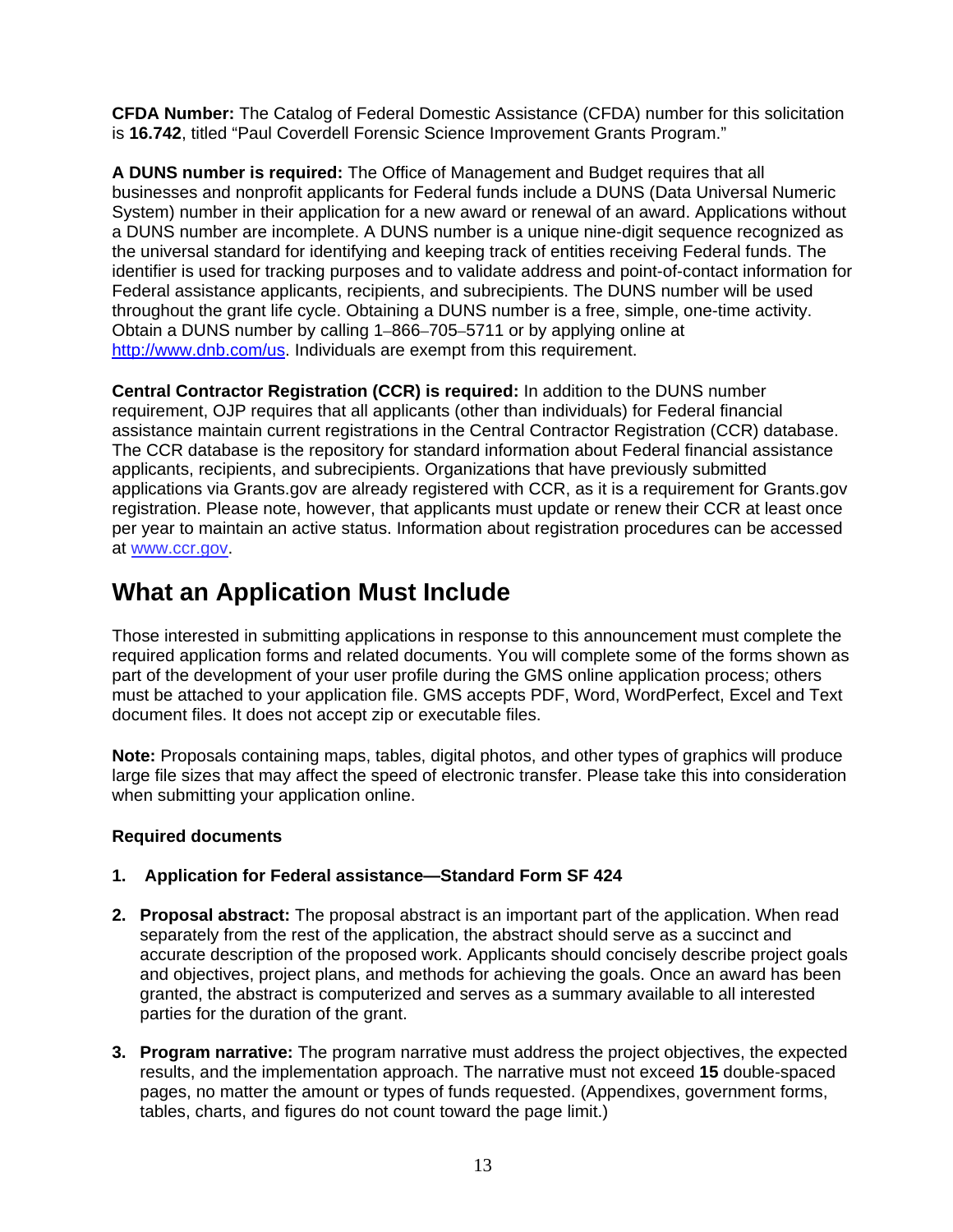- a. **State (base) applicants**: The program narrative must specifically describe the manner in which Coverdell grant funds will be used to carry out the State plan to improve the quality and/or timeliness of forensic science or medical examiner services over current operations. (Reduction of forensic analysis backlogs is considered an improvement in timeliness of services.) States are expected to consider the needs of laboratories operated by units of local government as well as those operated by the State.
- b. **State (base/competitive) applicants:** A State that seeks competitive funds in addition to base funds must include a **separate** program narrative (as well as a **separate** proposed budget detail worksheet, budget summary, and budget narrative) that describes how competitive funds will be used to support improvements in forensic science or medical examiner services **above and beyond** the improvements it will accomplish with its estimated amount of base funds. As noted earlier, existing resources and current needs will be considered in awarding competitive funds and should be addressed in any request for competitive funds. Requests for competitive funds should specify the dollar amount requested, which should not exceed **\$125,000**.
- c. **Unit of local government:** The program narrative must specifically describe the manner in which Coverdell grant funds will be used to carry out the unit of local government plan to improve the quality and/or timeliness of forensic science or medical examiner services over current operations. (Reduction of forensic analysis backlogs is considered an improvement in timeliness of services.) Existing resources and current needs will be considered in awarding competitive funds and should be addressed in any request for competitive funds. Requests for competitive funds should specify the dollar amount requested, which should not exceed **\$125,000**.
- d. If grant funds will be used for costs of a new facility, the program narrative must specifically describe the new facility to be constructed and the estimated costs of that facility.

#### **4. External Investigations Attachment to the Program Narrative**

Applicants are to provide—as an attachment to the program narrative—the name(s) of the existing "government entity" (or government entities) that is the subject of the certification (see Appendix 2) that—

> A government entity exists and an appropriate process is in place to conduct independent external investigations into allegations of serious negligence or misconduct substantially affecting the integrity of the forensic results committed by employees or contractors of any forensic laboratory system, medical examiner's office, coroner's office, law enforcement storage facility, or medical facility in the State that will receive a portion of the grant amount.

Appendix 3 includes a template for this attachment. Please note that funds **will not be made available** to applicant agencies that fail to provide the necessary information.

**5. Budget narrative:** The Budget Narrative is a plain-language description of each of the proposed expenditures listed in the Budget Detail Worksheet. It should clearly explain the purpose and reason for all expenditures in the budget. There should be no ambiguities about any budget item. The narrative should also include details for calculated rates or other figures.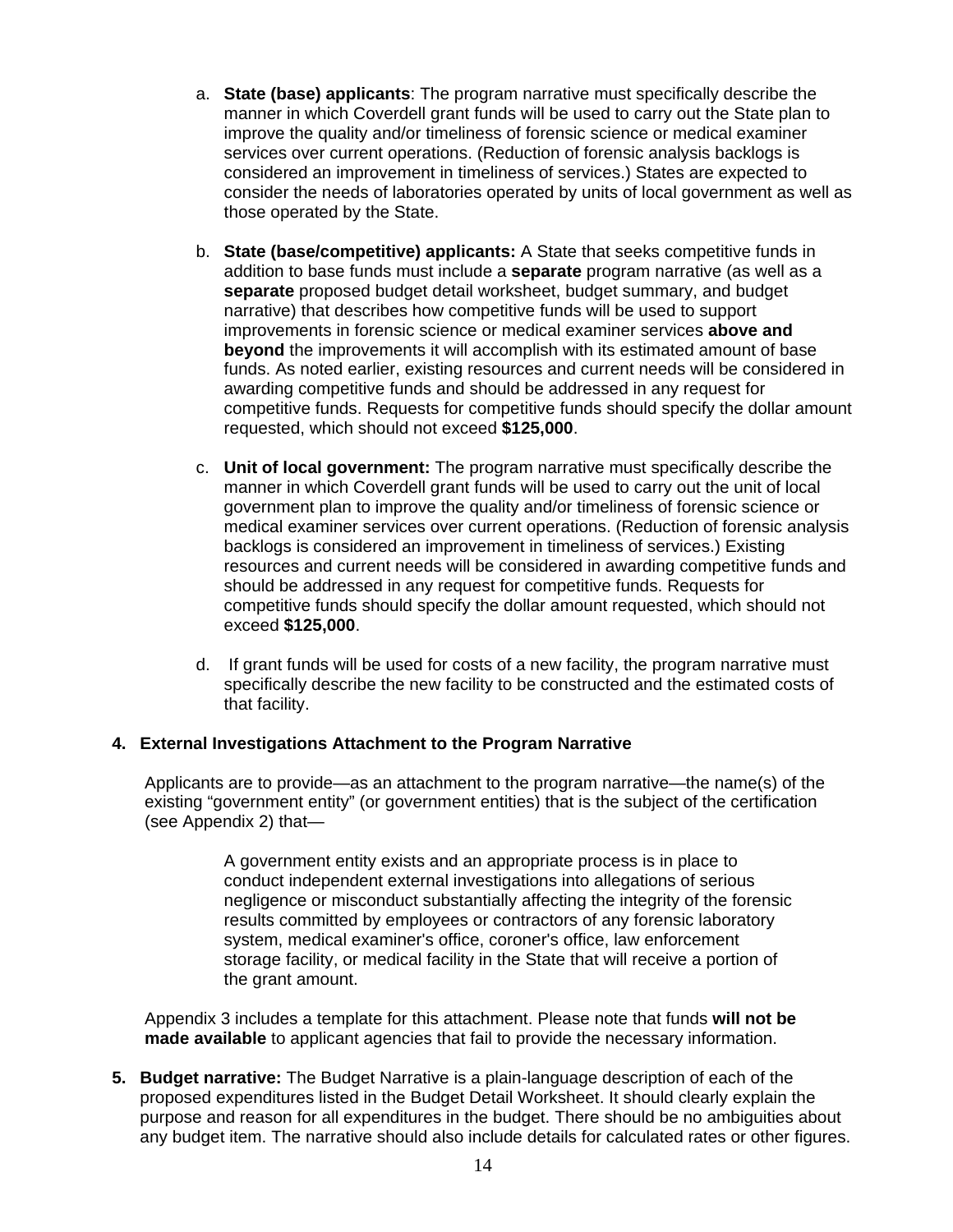**6. Budget detail worksheet and budget summary:** The budget detail worksheet should address the specific cost breakdowns for the proposed project and should be organized into the standard OJP budget categories. This information should be presented in a manner that details how the cost for each of the major categories was determined.

The budget summary should list the total amount of funding requested for each OJP budget category listed below and the total amount requested for the project. The categories are:

- a. Personnel
- b. Fringe benefits
- c. Travel
- d. Equipment
- e. Supplies
- f. Construction
- g. Consultants/Contracts
- h. Other
- i. Indirect costs

Templates for filling out the Budget Detail Worksheet may be found online at http://www.ojp.usdoj.gov/funding/forms/budget\_detail.pdf, OJP Standard Forms & Instructions. If you have any questions, please contact the Office of the Chief Financial Officer's Customer Service Center at 1–800–458–0786.

**7. Coverdell Statutory Certifications:** As described above in the "Eligibility" section, the Coverdell law provides that, to request a grant, each applicant must submit **four** certifications. A certification can only be completed by an official familiar with its requirements and authorized to certify on behalf of the applicant agency (that is, the agency applying directly to NIJ). Templates for the statutory certifications appear in Appendix 2. (Note that there are two versions of the first template – one for State applicants, the other for unit of local government applicants). Certifications must be completed by using these templates and must be returned in the online application. Certifications made on behalf of subrecipients of award funds—rather than certifications made on behalf of the agency applying directly to NIJ—are **not** acceptable to satisfy the certification requirements.

**Please note:** Specific information and guidance with respect to the "Certification as to External Investigations" is provided above, under "Eligibility." Certifying officials must read and review this information and guidance prior to executing the certification.

#### **8. Description of the Applicant's Plan for the Collection of the Data Required for Performance Measures.**

#### **9. Other Program Attachments**

 These include several forms, available on OJP's funding page at http://www.ojp.usdoj.gov/funding/forms.htm.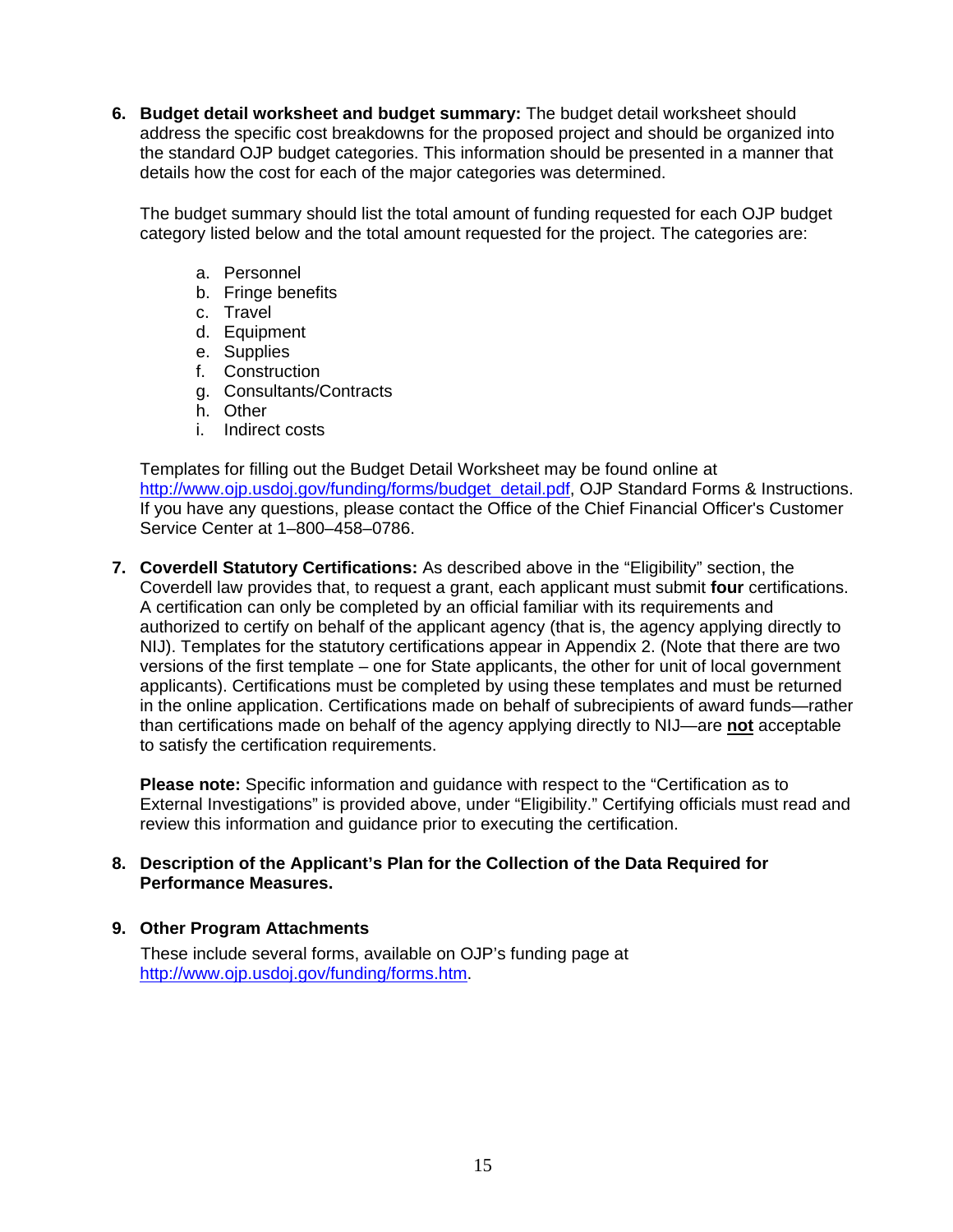### <span id="page-15-0"></span>**Selection Criteria**

#### **Base funds and minimum awards**

Subject to the availability of appropriated funds, States that satisfy the specific application requirements (including eligibility requirements) outlined in this announcement, the general requirements for NIJ and OJP grants, and all other applicable legal requirements, will be awarded "base" funds or minimum awards determined in accordance with the Coverdell law.

#### **Requests for competitive funding**

#### **Statement of the Problem/Program Narrative**—15%

Refer to "What an Application Must Include," "Program narrative" section.

#### **Project/Program Design and Implementation**—15%

- 1. Soundness of approach to reduce and/or eliminate a backlog.
- 2. Soundness of approach to improve the quality of forensic services.
- 3. Soundness of approach to train and employ forensic personnel to eliminate a backlog and increase capacity.
- 4. Innovation and creativity in the approach to reducing and/or eliminating a backlog and increasing capacity.
- 5. Feasibility of the proposed project and awareness of pitfalls.

#### **Capabilities/Competencies**—10%

- 1. Adequacy of the plan to manage the project, including how various tasks are subdivided and resources are used.
- 2. Successful past performance on NIJ grants and contracts (when applicable).
- 3. Demonstrated ability of proposed staff and organization to manage the effort.

#### **Budget**—25%

- 1. Total cost of the project relative to the perceived benefit.
- 2. Use of existing resources to conserve costs.
- 3. Cost effectiveness of proposed activities applicable to backlog reduction and/or timeliness of forensic science or medical examiner services.
- 4. Cost effectiveness of proposed activities applicable to improvement in the quality of forensic science or medical examiner services.
- 5. Cost effectiveness of education and training as related to quality and/or timeliness of forensic science or medical examiner services.

#### **Impact/Outcomes and Plan for Collecting Data for Performance Measures**—30%

- 1. Improvement in Quality and Timeliness
	- a. Anticipated reduction in backlog.
	- b. Anticipated improvement in quality and timeliness of forensic results.
	- c. Anticipated benefit of education and training to reduce backlog and improve timeliness of results.
	- d. Planned steps to achieve accreditation to positively impact quality and/or timeliness of forensic results.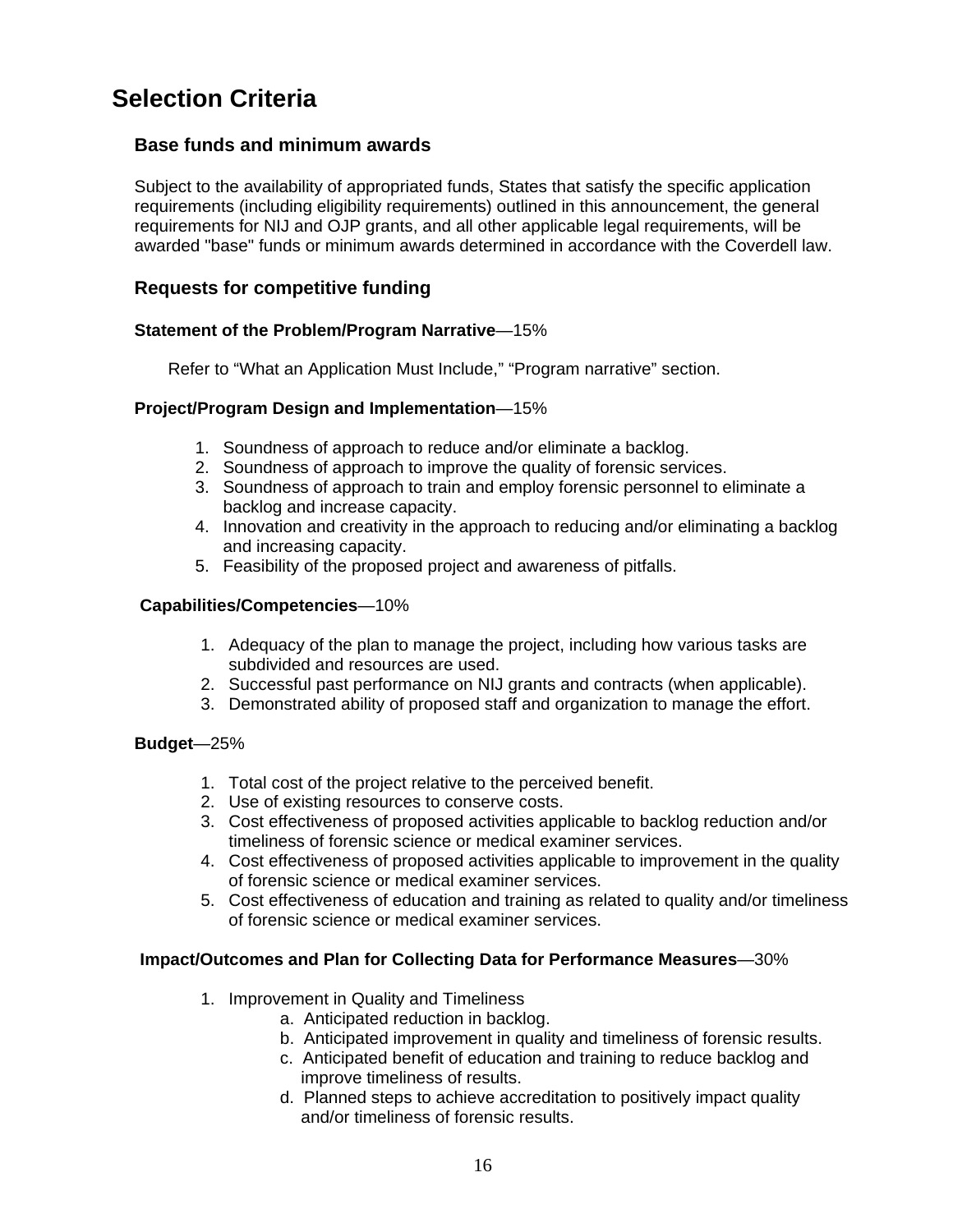- <span id="page-16-0"></span>2. Anticipated Impact of Eligible Project Activities
	- a. *Personnel*: If applicable, anticipated impact of requested personnel resources (e.g., overtime) on improvement in quality and/or timeliness of forensic science or medical examiner services.
	- b. *Equipment/Supplies*: If applicable, anticipated impact of requested equipment and supplies on improvement in quality and/or timeliness of forensic science or medical examiner services.
	- c. *Computerization*: If applicable, anticipated impact of requested computerization on improvement in quality and/or timeliness of forensic science or medical examiner services.
	- d. *Renovation/Construction of Facilities*: If applicable, anticipated impact of proposed action on improvement in quality and/or timeliness of forensic science or medical examiner services.

3. Demonstrated data collection plan for the performance measures as described in the solicitation.

#### **Other**—5%

Average annual number of Part 1 violent crimes reported to the Federal Bureau of Investigation for calendar years 2005, 2006, and 2007.

### **Review Process for Requests for Competitive Funds**

OJP is committed to ensuring a standardized process for awarding grants. NIJ reviews the application to make sure that the information presented is reasonable, understandable, measurable, achievable, and consistent with program or legislative requirements as stated in the solicitation.

Peer reviewers will be reviewing the requests for competitive funds submitted under this solicitation as well. NIJ may use either internal peer reviewers, external peer reviewers, or a combination of both to review the applications under this solicitation. An external peer reviewer is an expert in the field of the subject matter of a given solicitation who is NOT a current U.S. Department of Justice employee. An internal reviewer is an expert in the field of the subject matter of a given solicitation who is a current U.S. Department of Justice employee. Applications will be screened initially to determine whether the applicant meets all eligibility requirements. Only applications submitted by eligible applicants that meet all other requirements (such as timeliness, proper format, and responsiveness to the scope of the solicitation) will be evaluated, scored, and rated by a peer review panel. Peer reviewers' ratings and any resulting recommendations are advisory only. In addition to peer review ratings, considerations may include, but are not limited to, underserved populations, strategic priorities, past performance, and available funding.

**When awards will be made:** All applicants, whether they are accepted or rejected, will be notified. The review and approval process takes about 6 months. You should not propose to begin work until at least 6 months after the application deadline on the cover of this solicitation. Also, you should not expect to receive notification of a decision for at least 6 months after that date. Lists of awards are updated regularly on NIJ's Web site at http://www.ojp.usdoj.gov/nij/funding/welcome.htm.

Absent explicit statutory authorization or written delegation of authority to the contrary, all final grant award decisions will be made by the Assistant Attorney General (AAG), who may also give consideration to factors including, but not limited to, underserved populations, strategic priorities, past performance, and available funding when making awards.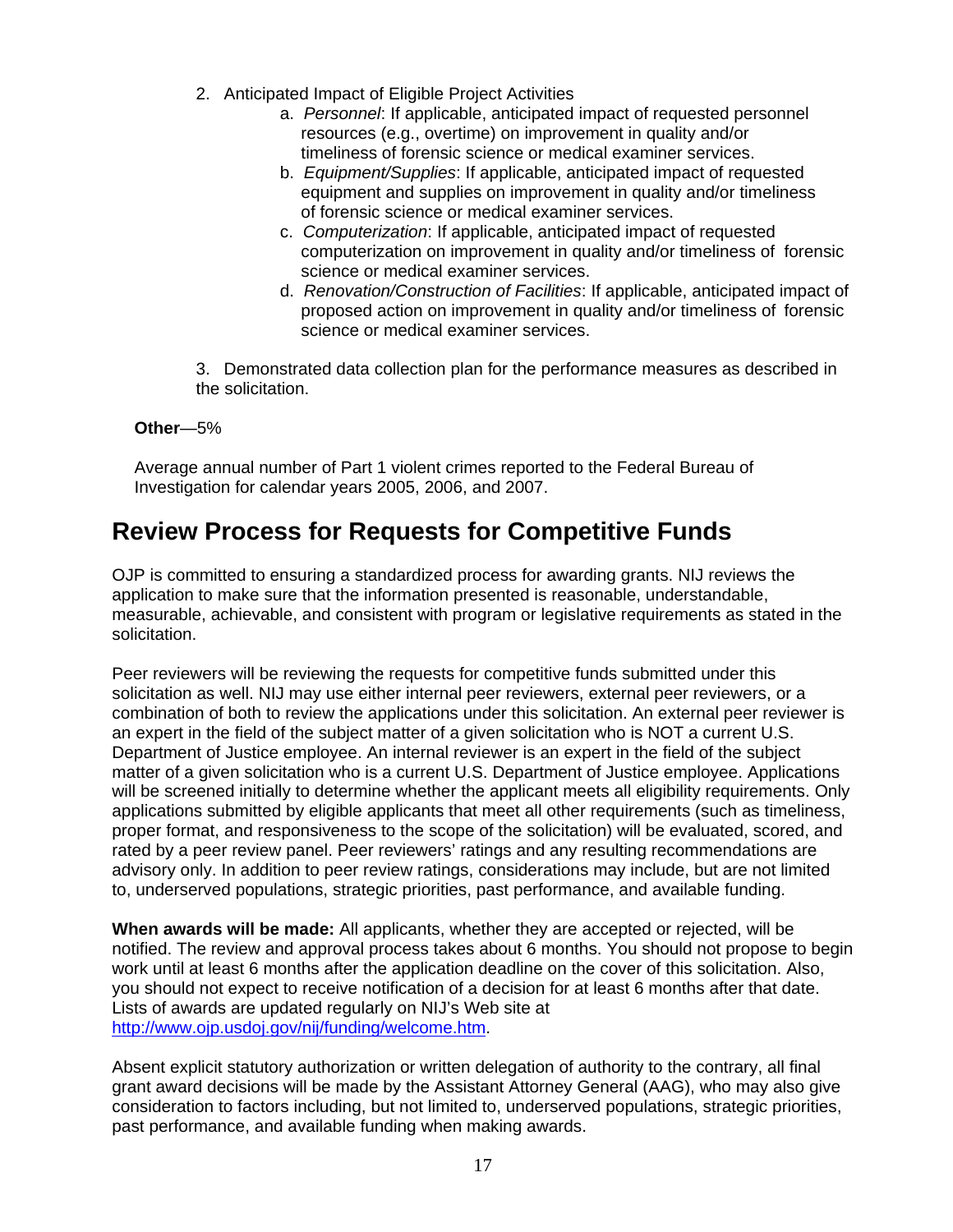### <span id="page-17-0"></span>**Additional Requirements**

Successful applicants selected for an award must agree to comply with additional applicable requirements prior to receiving grant funding. We strongly encourage you to review the list below pertaining to these additional requirements prior to submitting your application. Additional information for each can be found at http://www.ojp.usdoj.gov/funding/other\_requirements.htm.

- Civil Rights Compliance
- Funding to Faith-Based Organizations
- Confidentiality and Human Subjects Protection
- Anti-Lobbying Act
- Financial and Government Audit Requirements
- National Environmental Policy Act (NEPA)
- DOJ Information Technology Standards
- Single Point of Contact Review
- Nonsupplanting of State and Local Funds
- Criminal Penalty for False Statements
- Compliance with Office of Justice Programs Financial Guide http://www.ojp.usdoj.gov/financialguide/
- Suspension or Termination of Funding
- Nonprofit Organizations
- For-Profit Organizations
- Government Performance and Results Act (GPRA)
- Rights in Intellectual Property
- Federal Funding Accountability and Transparency Act (FFATA) of 2006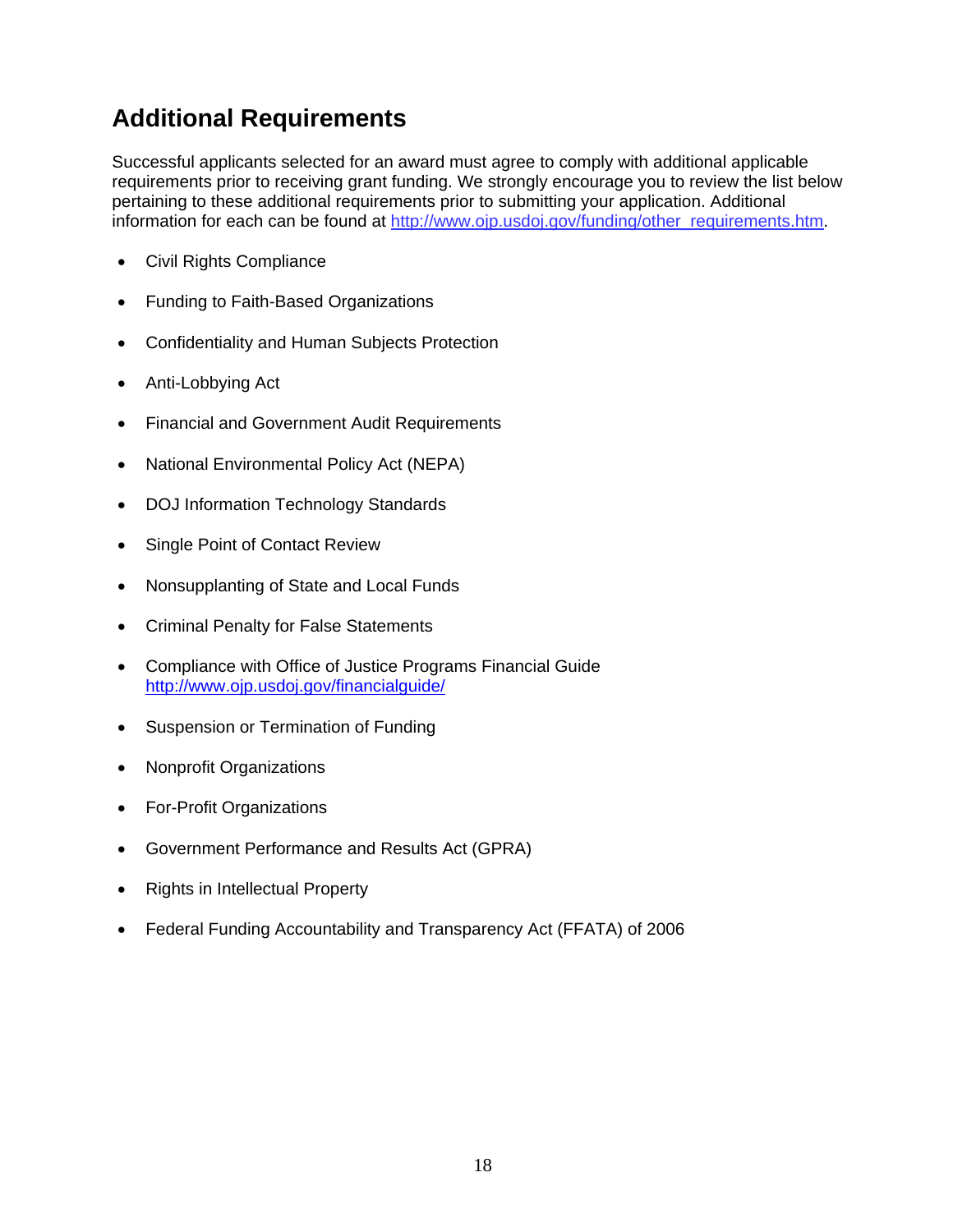#### **Reporting**

If your proposal is funded, you will be required to submit several reports and other materials, including:

Each grantee under the Coverdell program must submit semiannual progress reports, quarterly financial status reports, and, if applicable, an annual audit report in accordance with Office of Management and Budget Circular A–133. In addition, Coverdell grantees must submit a final report that must, among other things, (1) include a summary and assessment of the program carried out with FY 2009 grant funds, (2) identify the number and type of cases accepted during the FY 2009 award period by the forensic laboratory or laboratories that received FY 2009 grant funds, and (3) cite the specific improvements in the quality and/or timeliness of forensic science and medical examiner services (including any reduction in forensic analysis backlog) that occurred as a direct result of the FY 2009 grant award. Future awards and fund drawdowns may be withheld if reports are delinquent.

*In addition, as noted earlier under "Eligibility," for each fiscal year of an award, recipients will be required to report to the National Institute of Justice on an annual basis---*

- 1) *the number and nature of any allegations of serious negligence or misconduct substantially affecting the integrity of forensic results;*
- 2) *information on the referrals of such allegations (e.g., the government entity or entities to which referred, the date of referral);*
- 3) *the outcome of such referrals (if known as of the date of the report); and*
- 4) *if any such allegations were not referred, the reason(s) for the non-referral.*

*Payments to recipients (including payments under future awards) may be withheld if the required information is not submitted on a timely basis.* 

*The highest standards of integrity in the practice of forensic science are critical to the enhancement of the administration of justice. We assume that recipients (and subrecipients) of Coverdell funds will make use of the process referenced in their certification as to external investigations and will refer allegations of serious negligence or misconduct substantially affecting the integrity of forensic results to government entities with an appropriate process in place to conduct independent external investigations, such as the government entities identified in the grant application.*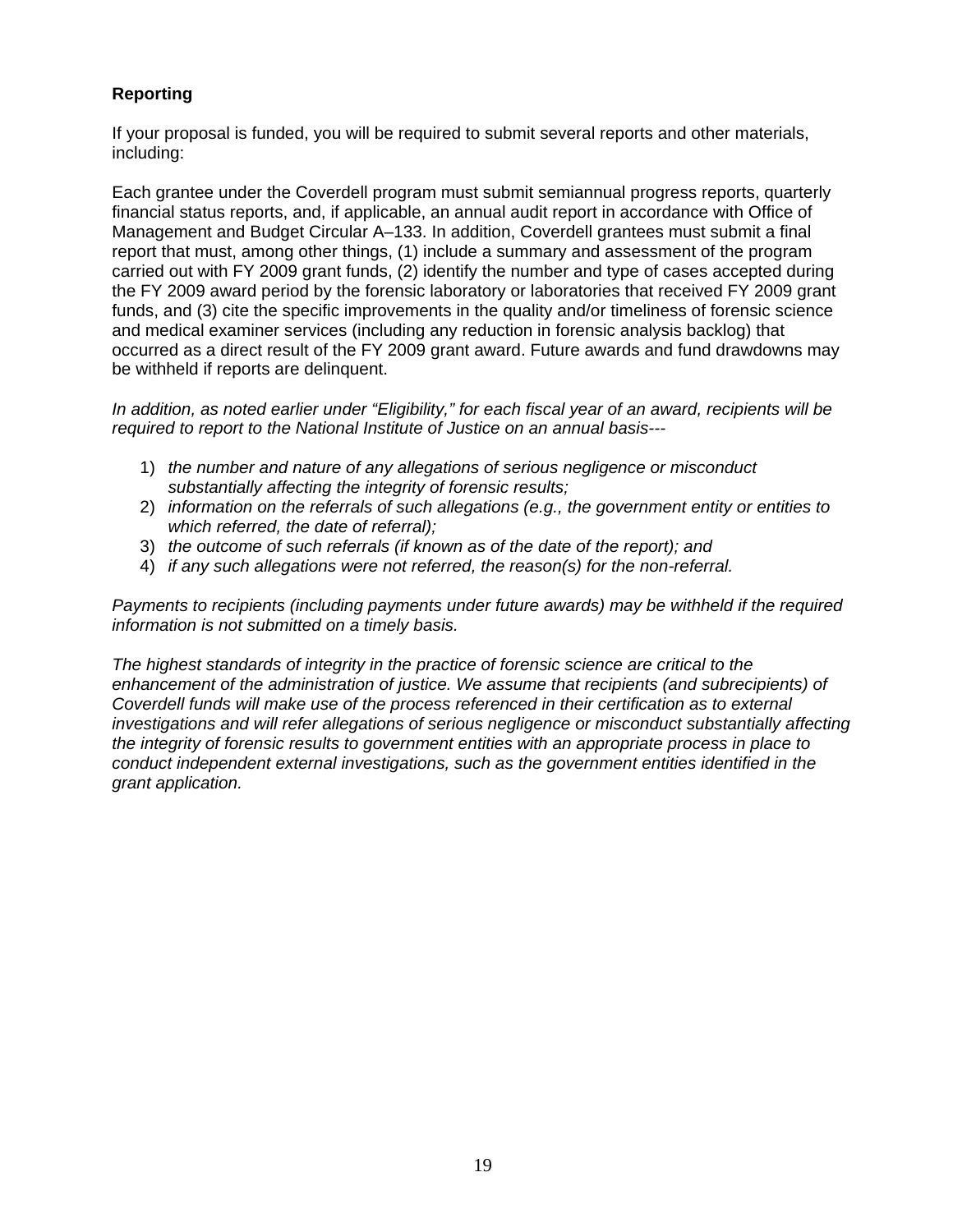### <span id="page-19-0"></span>**Appendix 1. Estimated Amount of Base Funds, by State.5**

### **Estimated Amount of Base Funds, by State, for the FY 2009 Paul Coverdell Forensic Science Improvement Grant Program**

**\*Note: If the amount a State would otherwise receive as its total Coverdell grant award, including both base funds and any competitive award, is less than the minimum grant amount set by the Coverdell law, the total Coverdell grant award will be increased to the minimum grant amount, which is estimated to be not less than \$135,000.** 

| Alabama               | \$229,755   | Nevada*                                       | \$128,208   |
|-----------------------|-------------|-----------------------------------------------|-------------|
| Alaska*               | \$37,546    | New Hampshire*                                | \$71,986    |
| Arizona               | \$320,353   | New Jersey                                    | \$427,913   |
| Arkansas              | \$140,724   | New Mexico*                                   | \$108,562   |
| California            | \$1,811,502 | New York                                      | \$960,553   |
| Colorado              | \$243,434   | North Carolina                                | \$454,514   |
| Connecticut           | \$172,554   | North Dakota*                                 | \$35,095    |
| Delaware*             | \$47,766    | Ohio                                          | \$566,067   |
| District of Columbia* | \$32,379    | Oklahoma                                      | \$179,509   |
| Florida               | \$903,287   | Oregon                                        | \$186,788   |
| Georgia               | \$477,349   | Pennsylvania                                  | \$613,496   |
| Hawaii*               | \$70,476    | Rhode Island*                                 | \$57,487    |
| Idaho*                | \$83,366    | South Carolina                                | \$220,781   |
| <b>Illinois</b>       | \$635,836   | South Dakota*                                 | \$43,997    |
| Indiana               | \$314,271   | Tennessee                                     | \$306,292   |
| lowa                  | \$147,977   | <b>Texas</b>                                  | \$1,198,922 |
| Kansas                | \$138,099   | Utah*                                         | \$134,927   |
| Kentucky              | \$210,404   | Vermont*                                      | \$33,989    |
| Louisiana             | \$217,380   | Virginia                                      | \$382,889   |
| Maine*                | \$72,022    | Washington                                    | \$322,770   |
| Maryland              | \$277,644   | West Virginia*                                | \$99,267    |
| <b>Massachusetts</b>  | \$320,243   | Wisconsin                                     | \$277,367   |
| Michigan              | \$493,005   | Wyoming*                                      | \$29,142    |
| Minnesota             | \$257,280   | American Samoa/<br>Northern Mariana Islands*6 | \$8,285     |
| Mississippi           | \$144,826   | Guam*                                         | \$9,628     |
| Missouri              | \$291,345   | Puerto Rico                                   | \$194,869   |
| Montana*              | \$52,928    | Virgin Islands*                               | \$6,009     |
| Nebraska*             | \$97,570    |                                               |             |

 $<sup>5</sup>$  Under the provisions of the Coverdell law, several factors (including the number of eligible State applicants) affect</sup>

<sup>&</sup>quot;base" amounts.<br><sup>6</sup> The Coverdell law includes specific provisions with respect to allocations to American Samoa and the Commonwealth of the Northern Mariana Islands. Please contact NIJ for additional information on this allocation.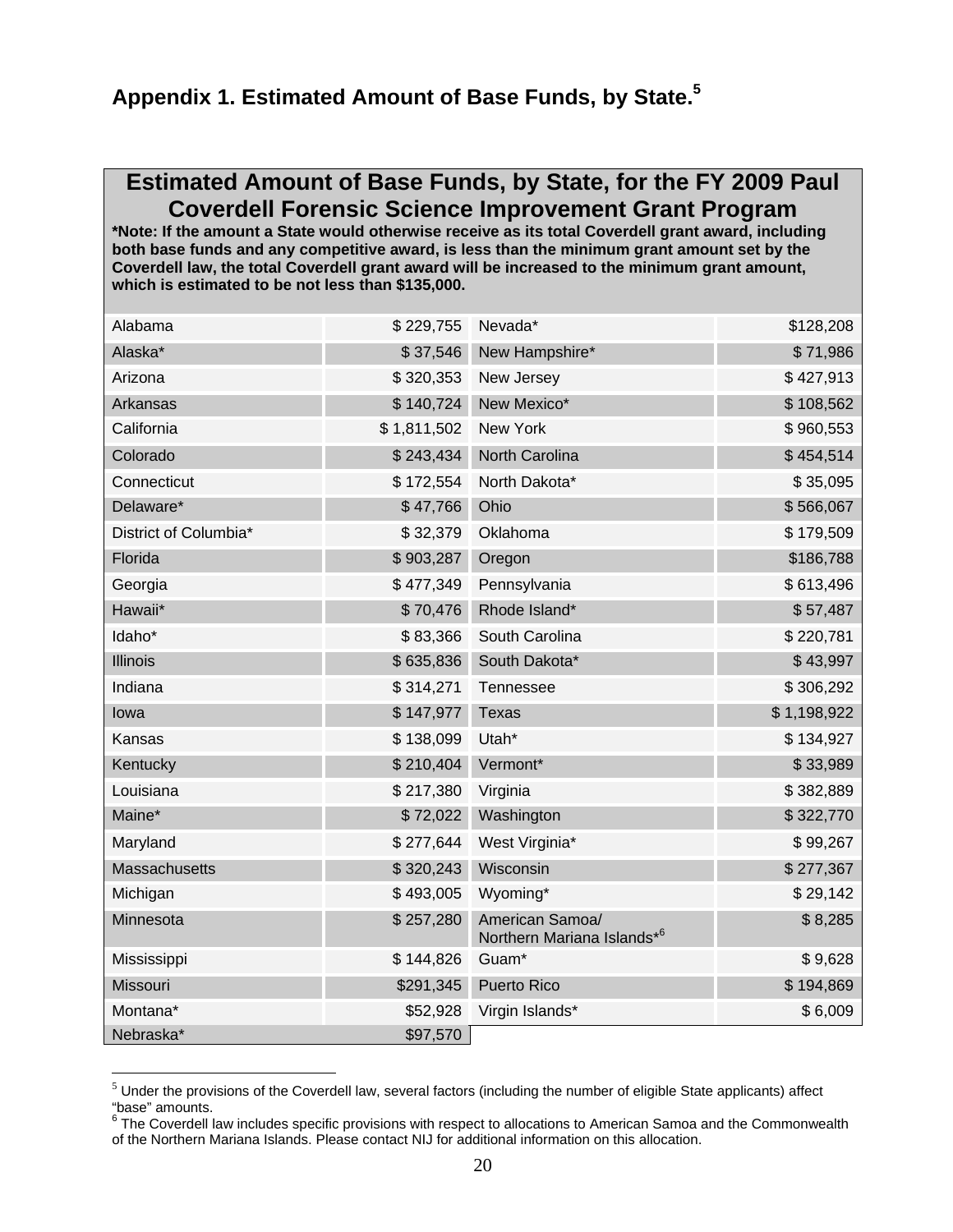### **Appendix 2. Templates for Coverdell Statutory Certifications**

(**Instructions:** Scan signed certifications and submit image files electronically as part of your application package.)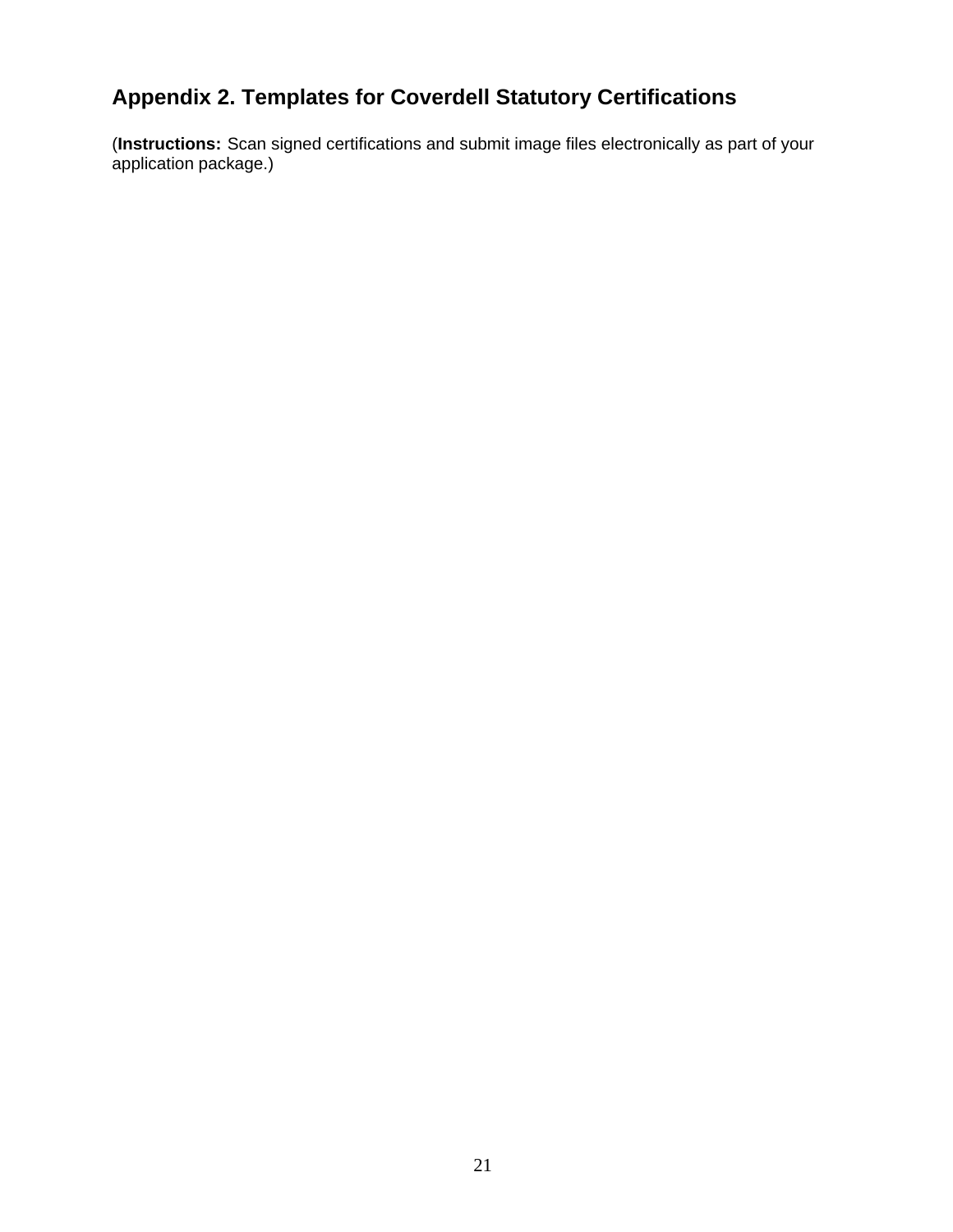#### **FY 2009 Coverdell Forensic Science Improvement Grants Program**

Certification as to Plan for Forensic Science Laboratories— Application from a **State** 

On behalf of the applicant agency named below, I certify the following to the National Institute of Justice, Office of Justice Programs, U.S. Department of Justice:

The State has developed a plan for forensic science laboratories under a program intended to improve the quality and timeliness of forensic science or medical examiner services in the State, including such services provided by the laboratories operated by the State and those operated by units of local government within the State.

I have authority to make this certification on behalf of the applicant agency (that is, the agency applying directly to the National Institute of Justice).

\_\_\_\_\_\_\_\_\_\_\_\_\_\_\_\_\_\_\_\_\_\_\_\_\_\_\_\_\_\_\_\_\_\_\_\_\_\_\_\_\_\_\_ Signature of Certifying Official

\_\_\_\_\_\_\_\_\_\_\_\_\_\_\_\_\_\_\_\_\_\_\_\_\_\_\_\_\_\_\_\_\_\_\_\_\_\_\_\_\_\_\_ Printed Name of Certifying Official

\_\_\_\_\_\_\_\_\_\_\_\_\_\_\_\_\_\_\_\_\_\_\_\_\_\_\_\_\_\_\_\_\_\_\_\_\_\_\_\_\_\_\_ Title of Certifying Official

\_\_\_\_\_\_\_\_\_\_\_\_\_\_\_\_\_\_\_\_

\_\_\_\_\_\_\_\_\_\_\_\_\_\_\_\_\_\_\_\_\_\_\_\_\_\_\_\_\_\_\_\_\_\_\_\_\_\_\_\_\_\_\_ Name of Applicant Agency (Including Name of State)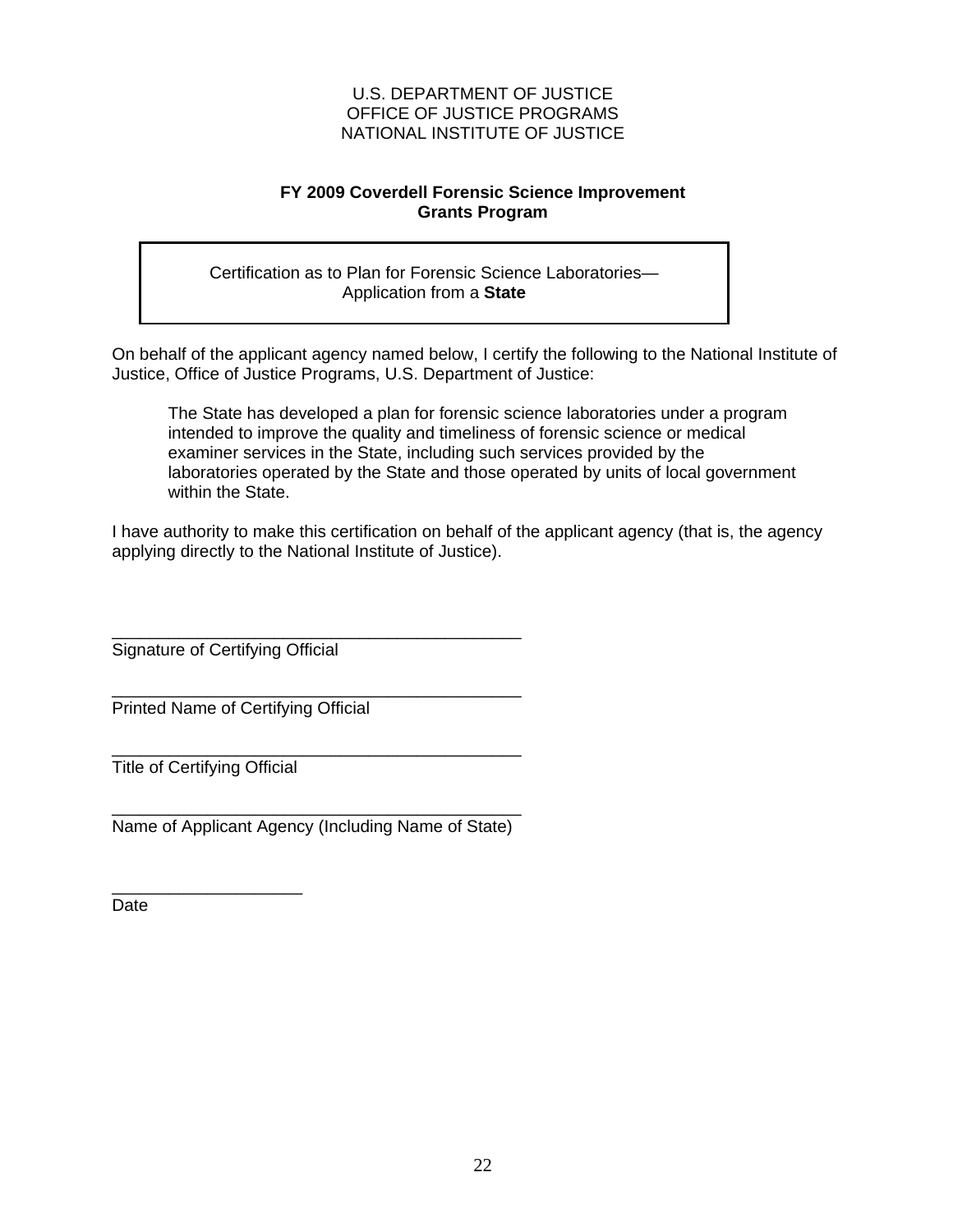#### **FY 2009 Coverdell Forensic Science Improvement Grants Program**

Certification as to Plan for Forensic Science Laboratories— Application from a **Unit of Local Government**

On behalf of the applicant agency named below, I certify the following to the National Institute of Justice, Office of Justice Programs, U.S. Department of Justice:

This unit of local government has developed a plan for forensic science laboratories under a program intended to improve the quality and timeliness of forensic science or medical examiner services provided by the laboratories operated by the applicant unit of local government and any other governmentoperated laboratories within the State that will receive a portion of the grant amount.

I have authority to make this certification on behalf of the applicant agency (that is, the agency applying directly to the National Institute of Justice).

\_\_\_\_\_\_\_\_\_\_\_\_\_\_\_\_\_\_\_\_\_\_\_\_\_\_\_\_\_\_\_\_\_\_\_\_\_\_\_\_ Signature of Certifying Official

Printed Name of Certifying Official

Title of Certifying Official

\_\_\_\_\_\_\_\_\_\_\_\_\_\_\_\_\_\_\_\_

\_\_\_\_\_\_\_\_\_\_\_\_\_\_\_\_\_\_\_\_\_\_\_\_\_\_\_\_\_\_\_\_\_\_\_\_\_\_\_\_\_\_\_ Name of Applicant Agency (Including Name of Unit of Local Government)

\_\_\_\_\_\_\_\_\_\_\_\_\_\_\_\_\_\_\_\_\_\_\_\_\_\_\_\_\_\_\_\_\_\_\_\_\_\_\_\_\_\_\_

\_\_\_\_\_\_\_\_\_\_\_\_\_\_\_\_\_\_\_\_\_\_\_\_\_\_\_\_\_\_\_\_\_\_\_\_\_\_\_\_\_\_\_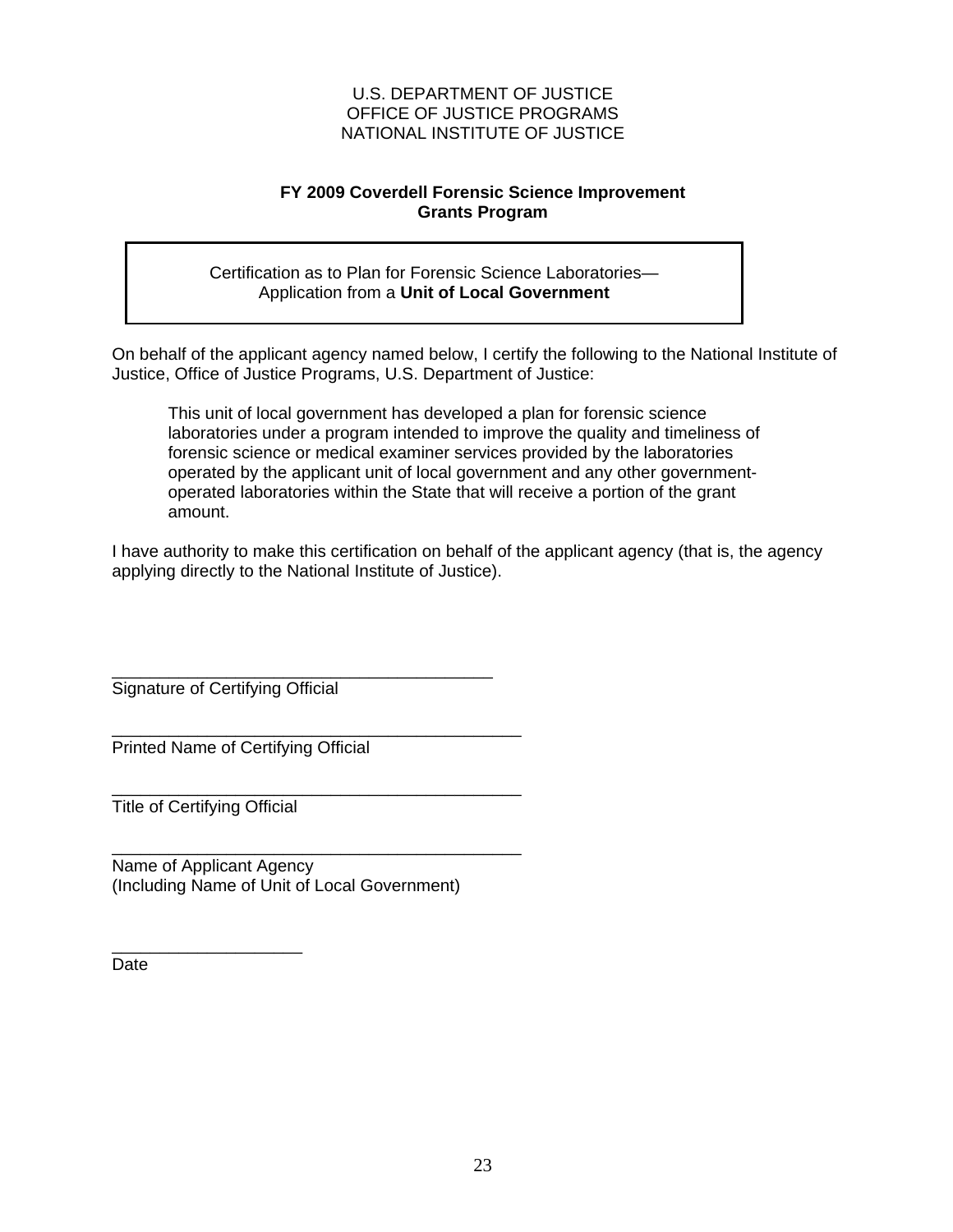#### **FY 2009 Coverdell Forensic Science Improvement Grants Program**

Certification as to Generally Accepted Laboratory Practices and Procedures

On behalf of the applicant agency named below, I certify the following to the National Institute of Justice, Office of Justice Programs, U.S. Department of Justice:

Any forensic laboratory system, medical examiner's office, or coroner's office in the State, including any laboratory operated by a unit of local government within the State, that will receive any portion of the grant amount uses generally accepted laboratory practices and procedures, established by accrediting organizations or appropriate certifying bodies.

I have authority to make this certification on behalf of the applicant agency (that is, the agency applying directly to the National Institute of Justice).

Signature of Certifying Official

\_\_\_\_\_\_\_\_\_\_\_\_\_\_\_\_\_\_\_\_\_\_\_\_\_\_\_\_\_\_\_\_\_\_\_\_\_\_\_\_\_\_\_ Printed Name of Certifying Official

\_\_\_\_\_\_\_\_\_\_\_\_\_\_\_\_\_\_\_\_\_\_\_\_\_\_\_\_\_\_\_\_\_\_\_\_\_\_\_\_\_\_\_ Title of Certifying Official

\_\_\_\_\_\_\_\_\_\_\_\_\_\_\_\_\_\_\_\_

\_\_\_\_\_\_\_\_\_\_\_\_\_\_\_\_\_\_\_\_\_\_\_\_\_\_\_\_\_\_\_\_\_\_\_\_\_\_\_\_\_\_\_ Name of Applicant Agency (Including Name of State or Unit of Local Government)

\_\_\_\_\_\_\_\_\_\_\_\_\_\_\_\_\_\_\_\_\_\_\_\_\_\_\_\_\_\_\_\_\_\_\_\_\_\_\_\_\_\_\_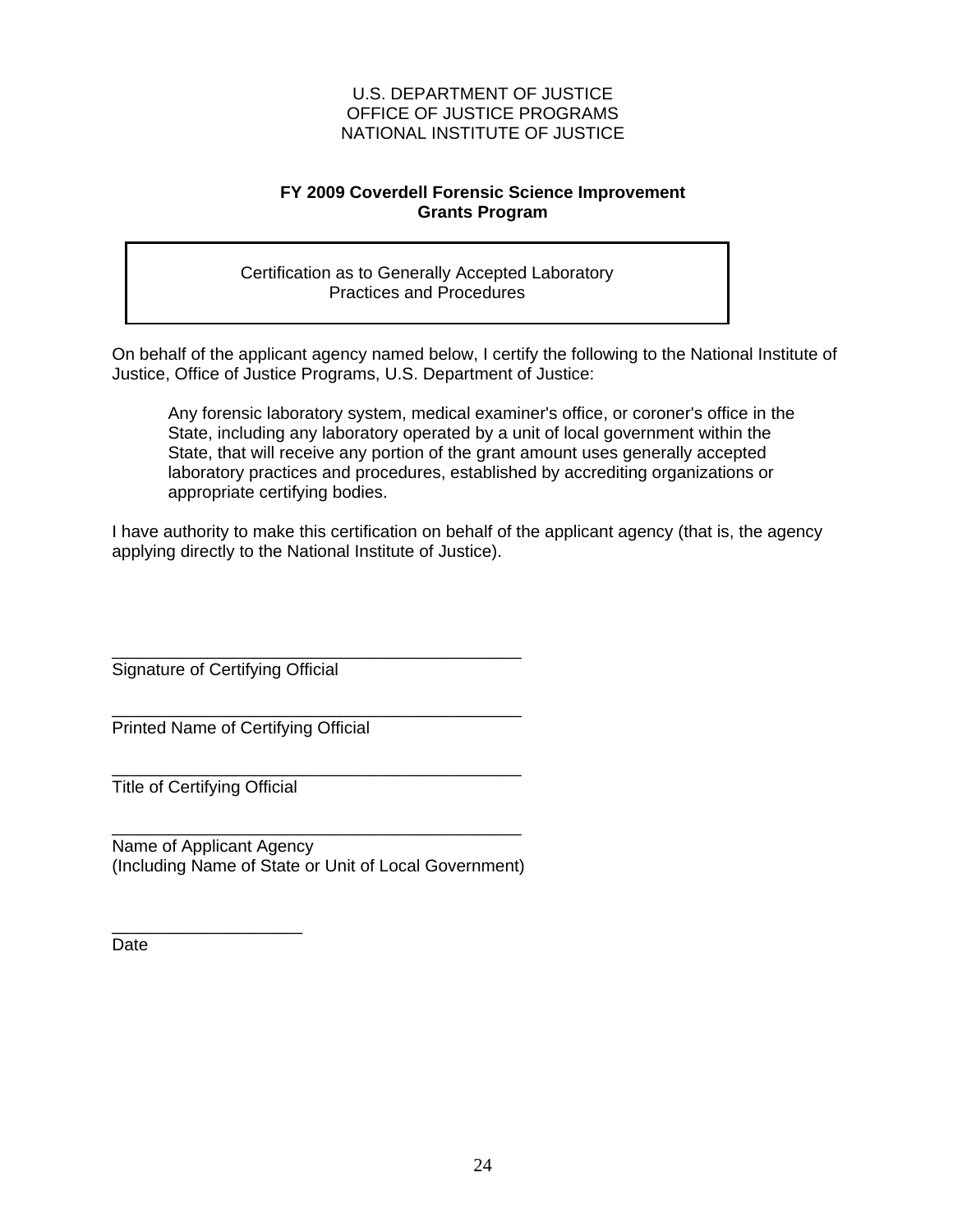#### **FY 2009 Coverdell Forensic Science Improvement Grants Program**

Certification as to Use of Funds for New Facilities

On behalf of the applicant agency named below, I certify the following to the National Institute of Justice, Office of Justice Programs, U.S. Department of Justice:

The amount of the grant (if any) used for the costs of any new facility or facilities to be constructed as part of a program to improve the quality and timeliness of forensic science and medical examiner services will not exceed the limitations set forth at 42 U.S.C. § 3797m(c) and summarized in the FY 2009 Coverdell Forensic Science Improvement Grants Program Announcement.

I have authority to make this certification on behalf of the applicant agency (that is, the agency applying directly to the National Institute of Justice).

\_\_\_\_\_\_\_\_\_\_\_\_\_\_\_\_\_\_\_\_\_\_\_\_\_\_\_\_\_\_\_\_\_\_\_\_\_\_\_\_\_\_\_ Signature of Certifying Official

\_\_\_\_\_\_\_\_\_\_\_\_\_\_\_\_\_\_\_\_\_\_\_\_\_\_\_\_\_\_\_\_\_\_\_\_\_\_\_\_\_\_\_ Printed Name of Certifying Official

\_\_\_\_\_\_\_\_\_\_\_\_\_\_\_\_\_\_\_\_\_\_\_\_\_\_\_\_\_\_\_\_\_\_\_\_\_\_\_\_\_\_\_ Title of Certifying Official

\_\_\_\_\_\_\_\_\_\_\_\_\_\_\_\_\_\_\_\_

\_\_\_\_\_\_\_\_\_\_\_\_\_\_\_\_\_\_\_\_\_\_\_\_\_\_\_\_\_\_\_\_\_\_\_\_\_\_\_\_\_\_\_ Name of Applicant Agency (Including Name of State or Unit of Local Government)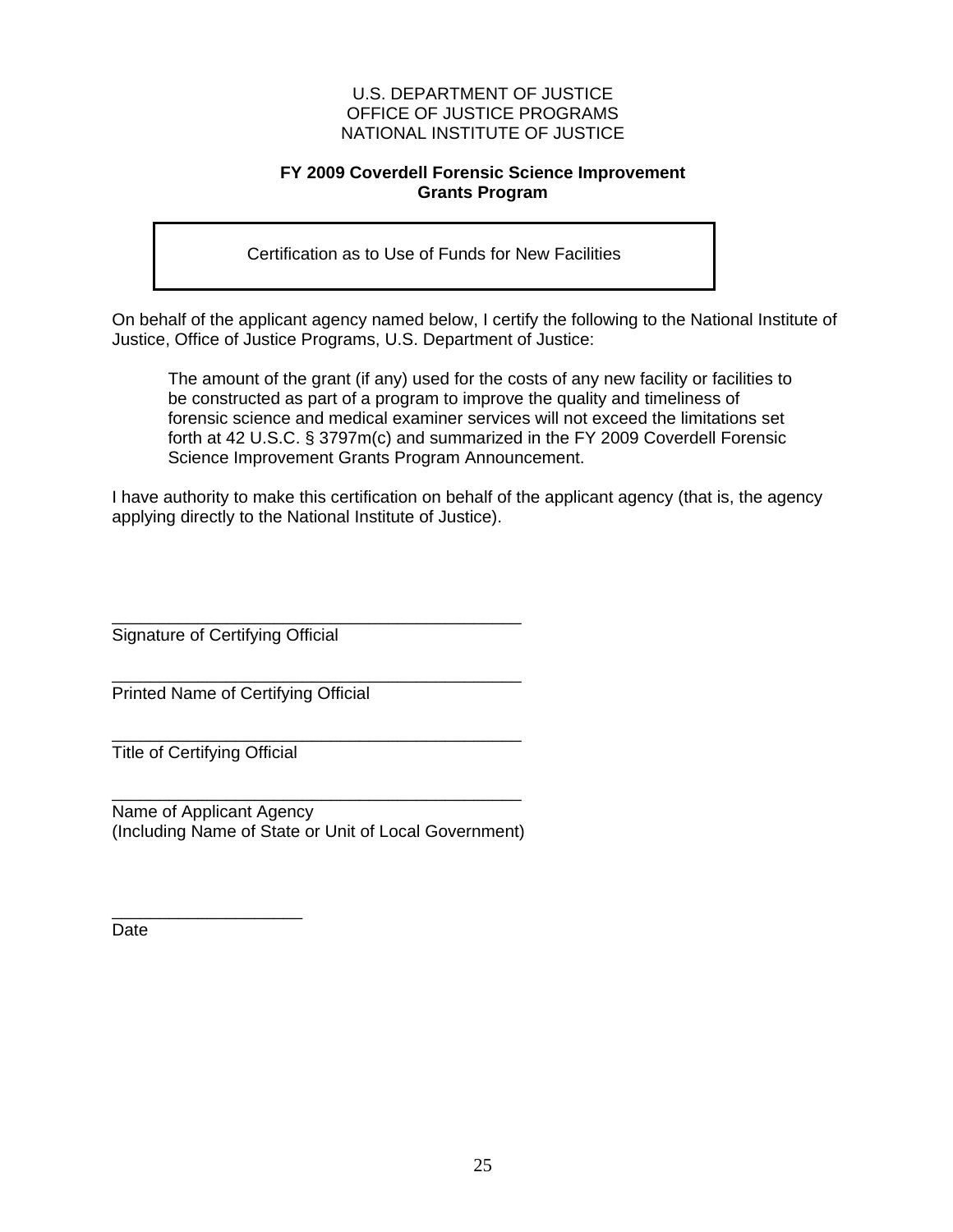#### **FY 2009 Coverdell Forensic Science Improvement Grants Program**

Certification as to External Investigations

On behalf of the applicant agency named below, I certify the following to the National Institute of Justice, Office of Justice Programs, U.S. Department of Justice:

A government entity exists and an appropriate process is in place to conduct independent external investigations into allegations of serious negligence or misconduct substantially affecting the integrity of the forensic results committed by employees or contractors of any forensic laboratory system, medical examiner's office, coroner's office, law enforcement storage facility, or medical facility in the State that will receive a portion of the grant amount.

I personally read and reviewed the section entitled "Eligibility" in the Fiscal Year 2009 program announcement for the Coverdell Forensic Science Improvement Grants Program. I acknowledge that a false statement in this certification or in the grant application that it supports may be subject to criminal prosecution, including under 18 U.S.C. § 1001. I also acknowledge that Office of Justice Program grants, including certifications provided in connection with such grants, are subject to review by the Office of Justice Programs and/or by the Department of Justice's Office of the Inspector General.

I have authority to make this certification on behalf of the applicant agency (that is, the agency applying directly to the National Institute of Justice).

\_\_\_\_\_\_\_\_\_\_\_\_\_\_\_\_\_\_\_\_\_\_\_\_\_\_\_\_\_\_\_\_\_\_\_\_\_\_\_\_\_\_ Signature of Certifying Official

\_\_\_\_\_\_\_\_\_\_\_\_\_\_\_\_\_\_\_\_\_\_\_\_\_\_\_\_\_\_\_\_\_\_\_\_\_\_\_\_\_\_\_ Printed Name of Certifying Official

\_\_\_\_\_\_\_\_\_\_\_\_\_\_\_\_\_\_\_\_\_\_\_\_\_\_\_\_\_\_\_\_\_\_\_\_\_\_\_\_\_\_\_ Title of Certifying Official

| Name of Applicant Agency                              |
|-------------------------------------------------------|
| (Including Name of State or Unit of Local Government) |

\_\_\_\_\_\_\_\_\_\_\_\_\_\_\_\_\_\_\_ **Date**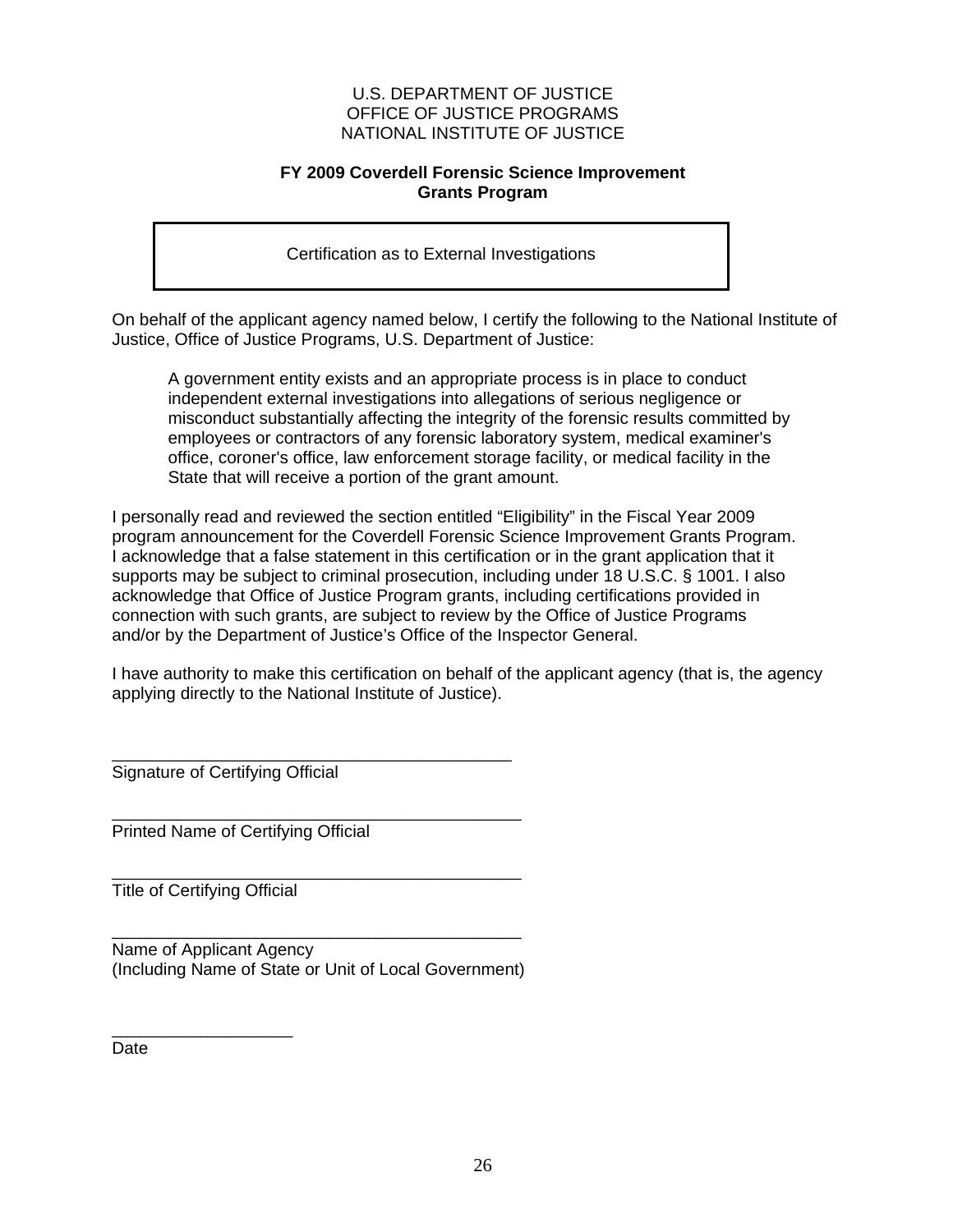### **Appendix 3. Template for "External Investigations" Attachment**

(**Instructions:** Scan the completed document and submit image file electronically as part of your application package.)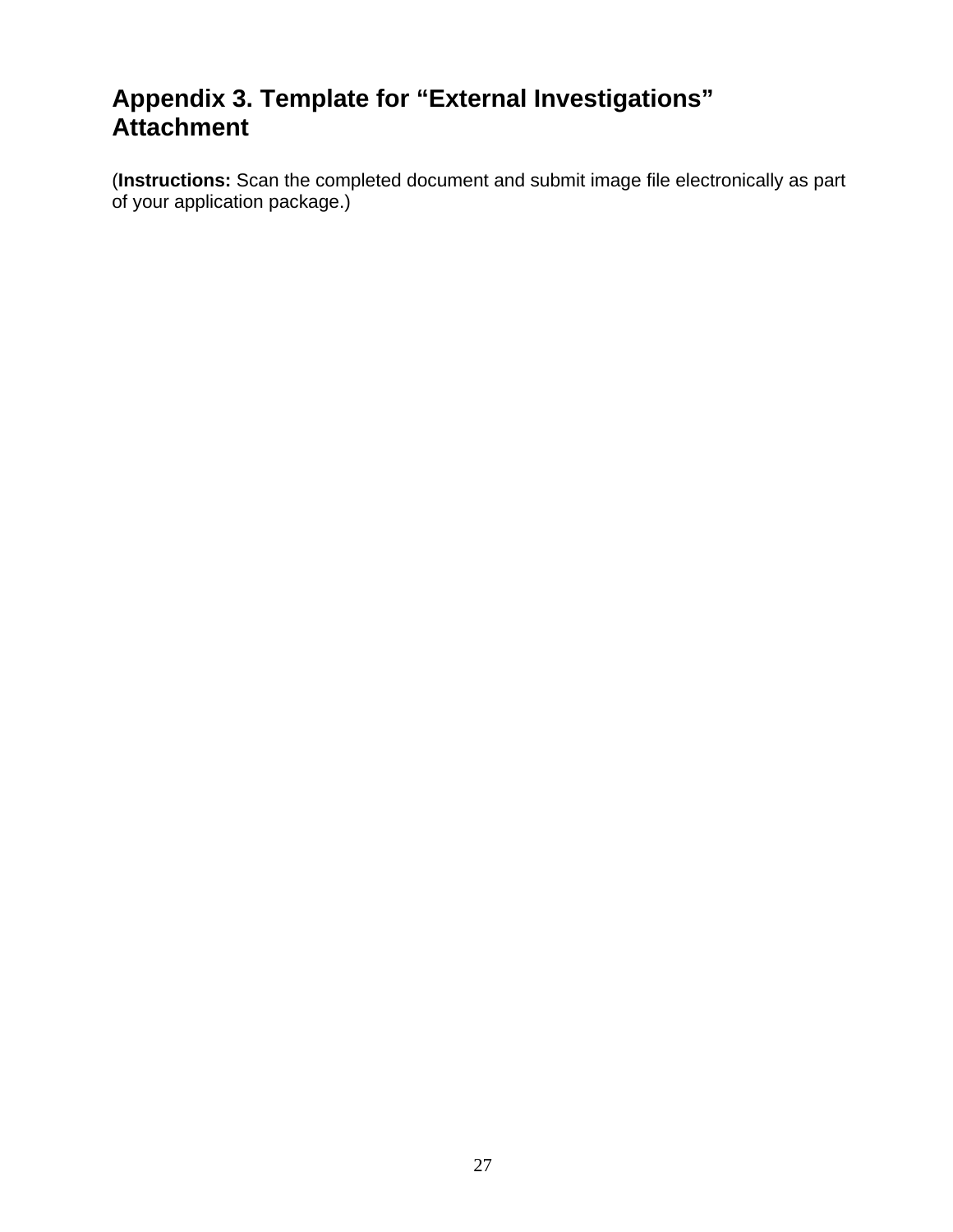### **FY 2009 Coverdell Forensic Science Improvements Grants Program**

### **Attachment: External Investigations**

The "Certification as to External Investigations" that is submitted on behalf of the applicant agency as part of this application certifies that—

A government entity exists and an appropriate process is in place to conduct independent external investigations into allegations of serious negligence or misconduct substantially affecting the integrity of the forensic results committed by employees or contractors of any forensic laboratory system, medical examiner's office, coroner's office, law enforcement storage facility, or medical facility that will receive a portion of the grant amount.

Prior to receiving funds, the applicant agency (that is, the agency applying directing to the National Institute of Justice) must provide–for each forensic laboratory system, medical examiner's office, coroner's office, law enforcement storage facility, or medical facility that will receive a portion of the grant amount–the name of the "government entity" (or entities) that form the basis for the certification. Please use the template below to provide this information. (Applicants may adapt this template if necessary, but should ensure that the adapted document provides all the required information.)

**IMPORTANT NOTE**: If necessary for accuracy, list more than one entity with respect to each intended recipient of a portion of the grant amount. For example, if no single entity has an appropriate process in place with respect to allegations of serious negligence as well as serious misconduct, it will be necessary to list more than one entity. Similarly, if no single entity has an appropriate process in place with respect to allegations concerning contractors as well as employees, it will be necessary to list more than one entity.

Additional guidance regarding the "Certification as to External Investigations" appears in the "Eligibility" section of the program announcement for the FY 2009 Coverdell program.

 $-1-\frac{1}{2}$ 

\_\_\_\_\_\_\_\_\_\_\_\_\_\_\_\_\_\_\_\_\_\_\_\_\_\_\_\_\_\_\_\_\_\_\_\_\_\_\_\_\_\_\_\_\_\_\_\_\_\_\_\_\_\_\_\_\_\_\_\_\_\_\_\_\_\_\_\_\_\_\_\_\_\_\_\_\_\_\_\_\_

**Name of Applicant Agency (including Name of State or Unit of Local Government):** 

Date:

Name of any forensic laboratory system, medical Existing government entity (or entities) with an examiner's office sexting abortopriate process in place to conduct enforcement storage facility, or medical facility **that will receive a portion of the grant amount** 

appropriate process in place to conduct<br>independent external investigations

\_\_\_\_\_\_\_\_\_\_\_\_\_\_\_\_\_\_\_\_\_\_\_\_\_\_\_\_\_

\_\_\_\_\_\_\_\_\_\_\_\_\_\_\_\_\_\_\_\_\_\_\_\_\_\_\_\_\_

\_\_\_\_\_\_\_\_\_\_\_\_\_\_\_\_\_\_\_\_\_\_\_\_\_\_\_\_\_

1. \_\_\_\_\_\_\_\_\_\_\_\_\_\_\_\_\_\_\_\_\_\_\_\_\_\_\_ \_\_\_\_\_\_\_\_\_\_\_\_\_\_\_\_\_\_\_\_\_\_\_\_\_\_\_\_\_

 $2.$